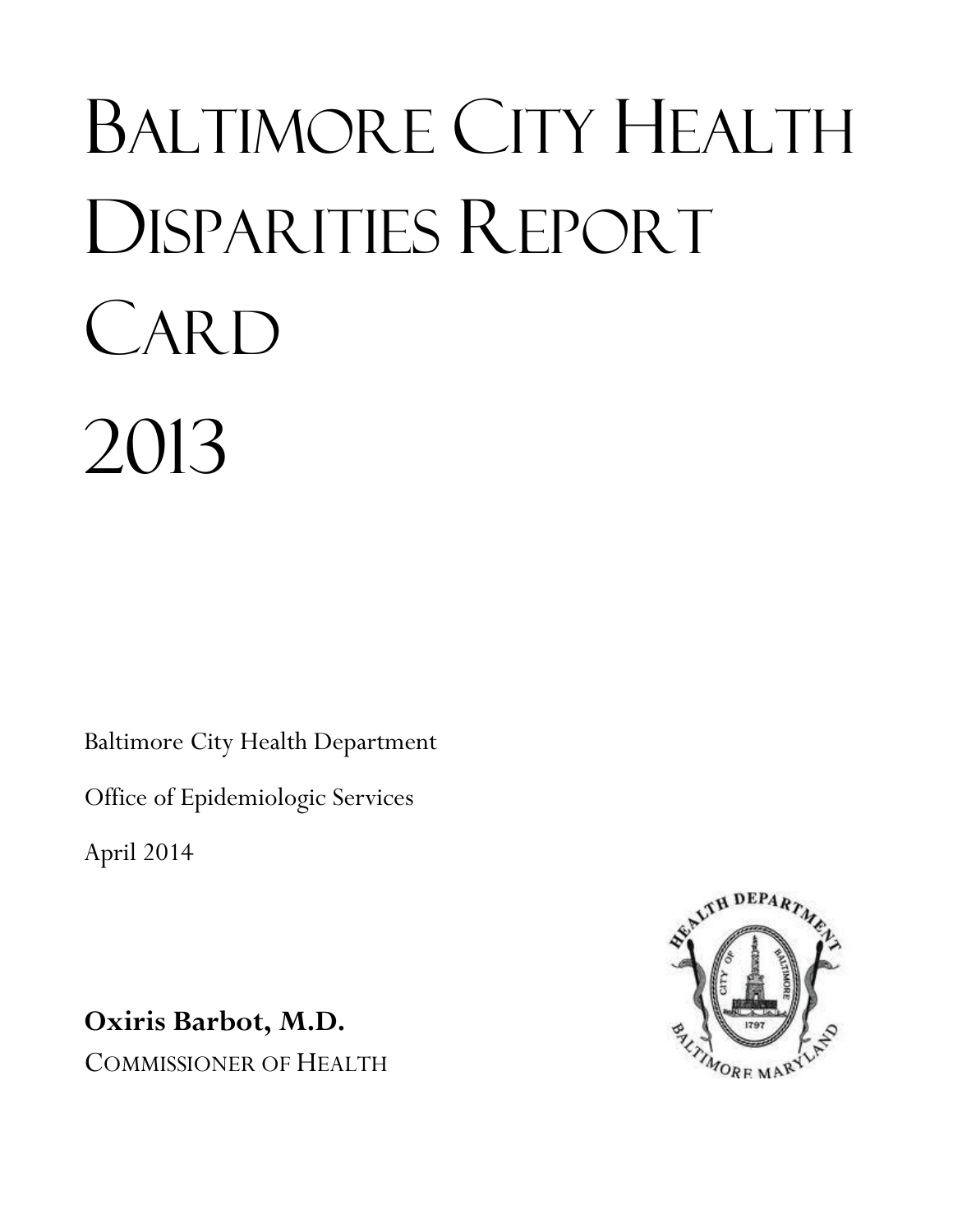# **Contents**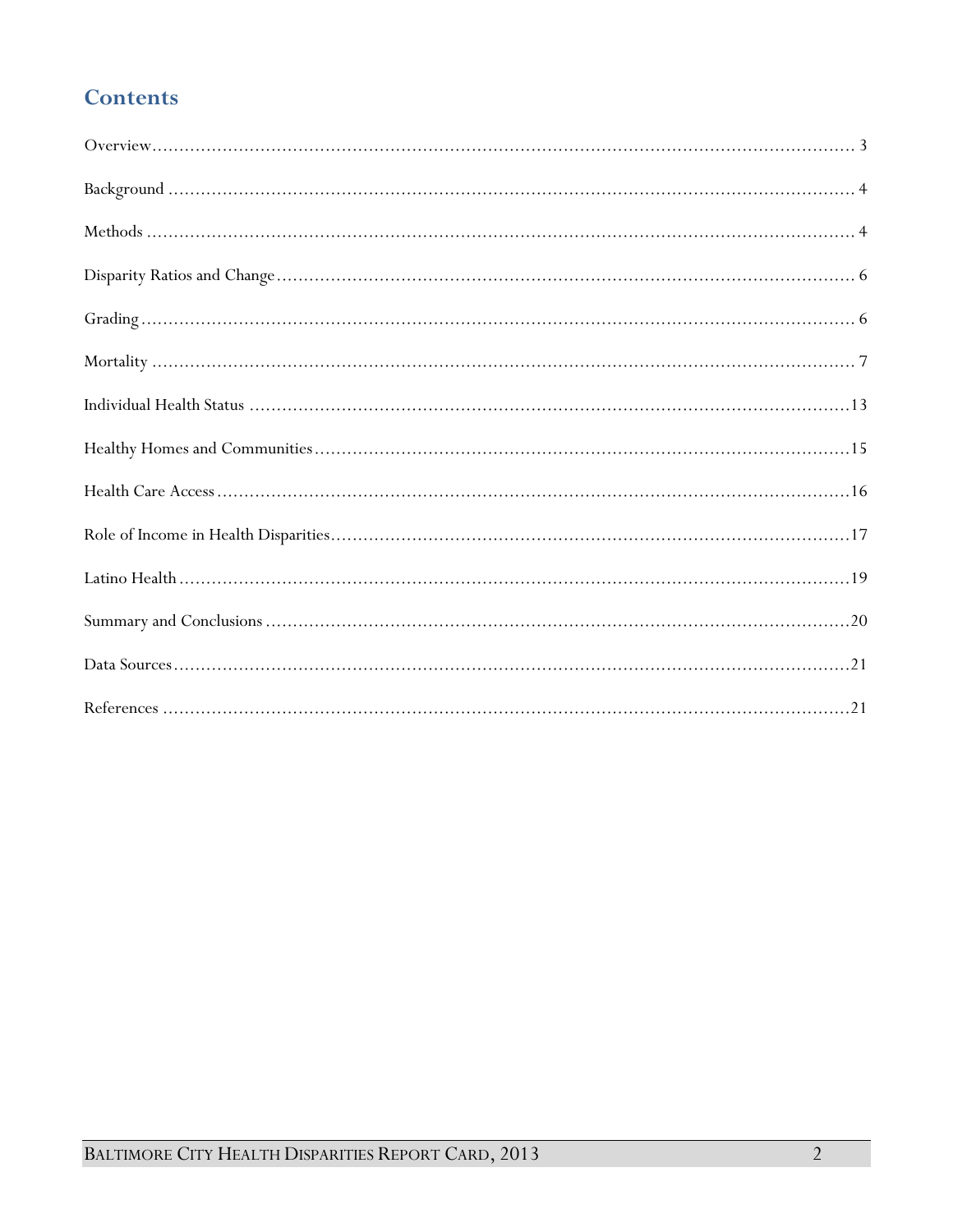#### <span id="page-2-0"></span>**Overview**

The 2013 Baltimore City Health Disparities Report Card is the second in a series examining both progress and ongoing challenges in health disparities within Baltimore City. The report reflects that while there have been many areas of improvement in recent years, Baltimore City residents are still experiencing significant health disparities. *Healthy Baltimore 2015*, the city's comprehensive health policy agenda, has focused on key indicators in order to realize its goal of ensuring all Baltimore City residents realize their full health potential. *Healthy Baltimore 2015* brings attention to health inequalities by race, gender, education and income.

| <b>All-Cause Mortality, Selected Years</b> |         |         |         |         |  |  |  |  |  |  |
|--------------------------------------------|---------|---------|---------|---------|--|--|--|--|--|--|
|                                            | 2000    | 2005    | 2008    | 2012    |  |  |  |  |  |  |
| <b>Baltimore City</b>                      | 1,288.5 | 1,186.7 | 1,022.0 | 1,001.7 |  |  |  |  |  |  |
| Maryland                                   | 823.2   | 801.6   | 778.3   | 749.6   |  |  |  |  |  |  |
| <b>Black</b>                               | 1,205.5 | 1,158.9 | 1,065.9 | 1,047.6 |  |  |  |  |  |  |
| White                                      | 1,631.7 | 1,399.1 | 1,072.6 | 1,078.1 |  |  |  |  |  |  |
| Men                                        | 1,410.0 | 1,300.2 | 1,130.2 | 1,087.2 |  |  |  |  |  |  |
| Women                                      | 1,182.3 | 1,089.7 | 926.9   | 925.6   |  |  |  |  |  |  |
| <b>Black Men</b>                           | 1,418.8 | 1,341.1 | 1,223.1 | 1,175.9 |  |  |  |  |  |  |
| <b>White Men</b>                           | 1,591.0 | 1,413.1 | 1,111.3 | 1,099.9 |  |  |  |  |  |  |
| <b>Black Women</b>                         | 1,026.4 | 1,013.2 | 935.0   | 939.1   |  |  |  |  |  |  |
| <b>White Women</b>                         | 1,669.6 | 1,386.1 | 1,035.6 | 1,056.7 |  |  |  |  |  |  |

The overall mortality rate in Baltimore City has declined in the past 12 years; a similar trend has been noted in the state of Maryland. Throughout the past decade, Baltimore City has experienced improvements in the mortality rates of several major health indicators, including certain cancers, stroke, diabetes and HIV/AIDS. However, Baltimore City continues to have a mortality rate 1.34 times that of Maryland, despite declines in specific cancer sub-groups such as prostate and breast. Baltimore City continues to experience higher mortality rates and burden of disease than both the rest of Maryland, and the overall US population.

It is important to note that this disparities report reflects the difference between two groups – by gender, income, education or race. Disparities can fluctuate through either the improvement of one group or the decline of another. The recognition of these disparities, and subsequent targeted prevention and treatment efforts, is a critical part of improving the overall health of all of Baltimore City's residents.

This report highlights disparities in several key health indicators so that future policies and programs can be targeted towards those sub-groups most in need. The 2013 Baltimore City Health Disparities Report Card provides a comprehensive, but not all-inclusive, overview of the status of health disparities in Baltimore City.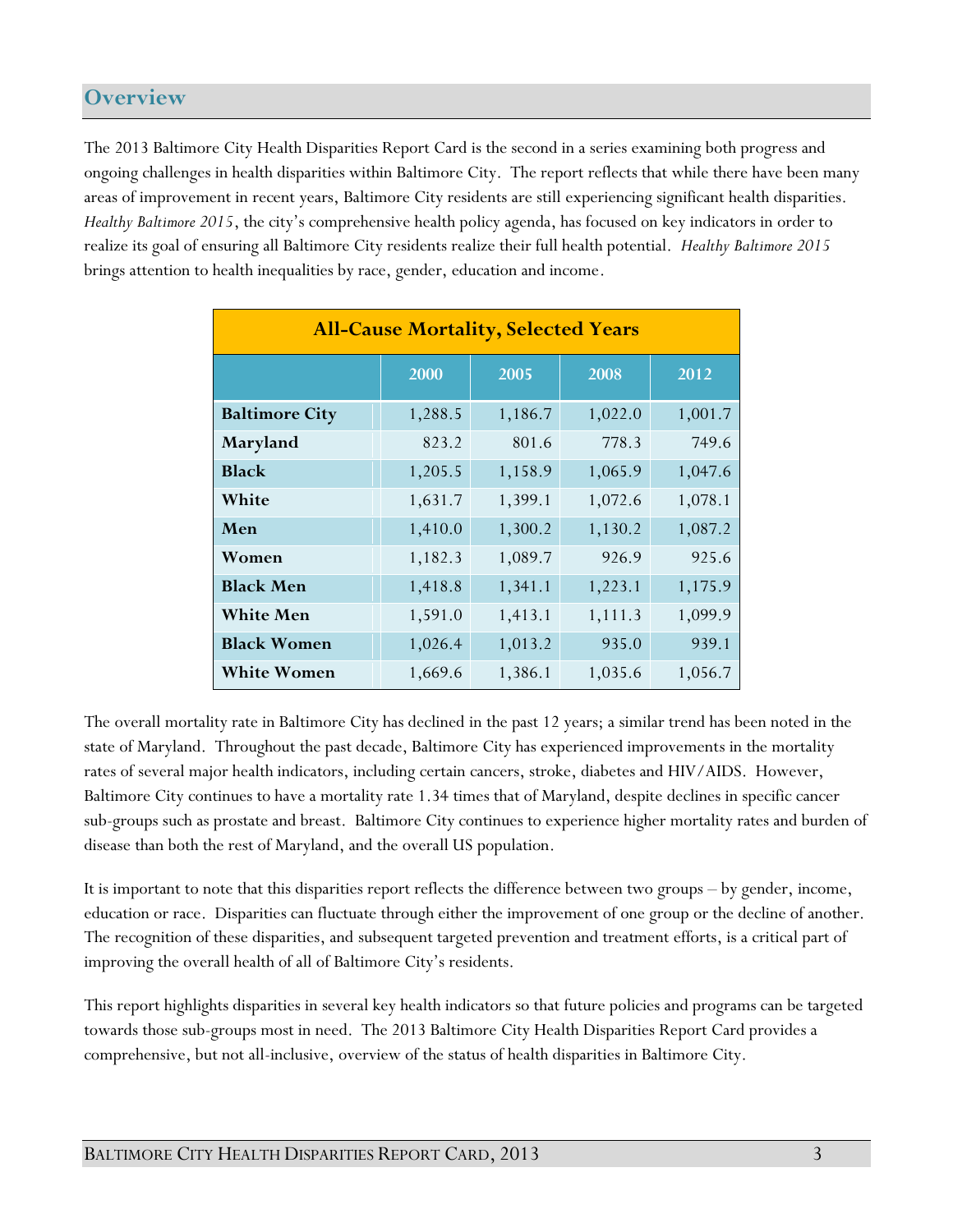## <span id="page-3-0"></span>**Background**

The 2013 Baltimore City Health Disparities Report Card focuses on health disparities, also known as health inequalities, which are traditionally defined as a difference in the rate, incidence, prevalence, or impact of disease or other health indicator as a result of a particular demographic characteristic. Common areas of disparity include race, ethnicity, gender, income, educational attainment, age, and language proficiency. Health disparities are a serious concern, and therefore the focus of the efforts of many local, state and federal agencies related to healthcare and access.

When health disparities can be attributed to systematic social, political, economic, or environmental policies and constructs, they are termed health inequities. Health inequities are health disparities that result from systematic and unjust socioeconomic policies that, with appropriate intervention, can and should be avoided.

Most disparities are rooted in unequal access to resources and opportunities to promote healthy behaviors. These elements of our surroundings that predict our ability to engage in healthy behaviors are termed social determinants of health (SDoH) and include the places where people live, work, learn, and play. SDoH are recognized by many leading public health organizations, including the World Health Organization, to be the main source of health inequities. As an example, individuals with higher education or income levels tend to have more access to and control over resources and opportunities. This relative advantage is typically associated with longer life expectancy and lower burden of disease. 1

#### <span id="page-3-1"></span>**Methods**

The 2013 Baltimore City Health Disparities Report Card is an aggregate of multiple health indicators that are representative of the health equity of our community. The chosen health indicators are divided into four main categories: Mortality (12 indicators), self-reported Health Status (8 indicators), self-reported Healthcare (2 indicators), and self-reported Healthy Homes and Communities (3 indicators).

Data from the Maryland Department of Health and Mental Hygiene's Vital Statistics Administration (VSA), the US Census Bureau's American Community Survey (ACS), and Maryland Behavioral Risk Factor Surveillance System (BRFSS) was used for analysis. ACS 1-year estimate data was utilized as the denominator for the majority of calculations. Additional supplementary data regarding inpatient hospital admissions was obtained from the Maryland Health Services Cost Review Commission (HSCRC), with total number of hospital admissions used as the denominator for these rates.

The Mortality tables are divided into six columns; the 2012 Rates and Disparity Ratios are calculated as absolute rates and ratios, with no weighting or age-adjustment applied. The 2008 Disparity Ratios were recalculated using this same method, and therefore are slightly different from those published in the 2010 Health Disparities Report Card (published by Baltimore City Health Department, 2011). Grades were assigned based upon 2012 Disparity Ratios (see details below). The 2008-2012 disparity change was also calculated to provide context and demonstrate progress. The Health Status, Healthy Homes and Communities and Health Access sections use percentage; this reflects percent of respondents reporting "yes" or answering in the affirmative to a given health indicator. The final average grade at the end of the report reflects a combination of all grades awarded to indicators within a table; no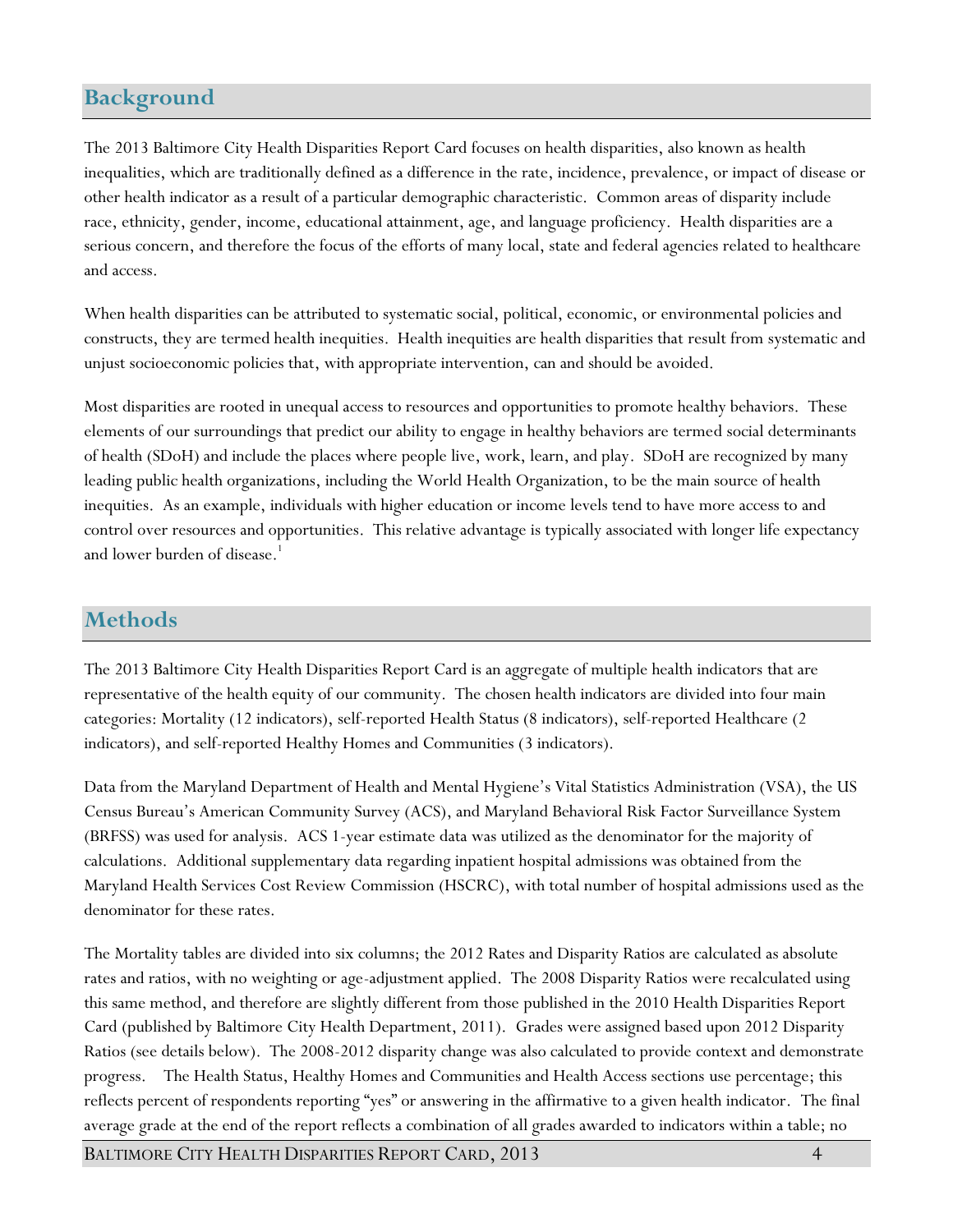weighting was applied. The final grade was calculated using the median of all grades noted in the Cumulative Report Card section of this report.

As stated above, this is the second iteration of a regularly produced report examining health disparities within Baltimore City. Some changes have been made relative to the 2010 Health Disparities Report in order to provide the most current data available and to include information that is most representative of the current health of Baltimore City residents. For example, whereas the 2010 Health Disparities Report Card noted mortality from heart disease, this report expands the definition to include all cardiovascular mortality, which incorporates deaths from diseases of the heart, cerebrovascular disease, and hypertension/hypertensive kidney disease. The education classification system has been updated to use the following categories: less than high school, high school graduate or equivalent, and some college or higher.

Instead of the 2009 Baltimore City Community Health Survey, which was a key source of information in the 2010 Health Disparities Report Card, alternate data was obtained from BRFSS and HSCRC, with an attempt to match the original themes and demographic breakdowns. BRFSS is a survey administered to individuals on a nationwide basis by the Centers for Disease Control and Prevention in cooperation with each of the states. If fewer than fifty individual responses were noted within a demographic subcategory, results were not reported in an effort to preserve integrity of the data. Therefore, there are instances where BRFSS data is not available in certain stratifications.

A key determinant of health disparities, as well as social determinants of health, is income and the distribution of income/wealth in society. In fact, a portion of disparities by other stratifications (such as race) may well be attributed to inequalities in income and substantial proportions of the sub-population living in poverty. In this report, we both provide income-stratified information on disparities amongst health indicators, and also discuss this issue in greater detail in a separate section, the Role of Income on Health Disparities on page 17.

Unfortunately, the total population numbers are too small to report direct comparisons across all parameters for Latinos, Pacific Islanders, and Native American/Alaskan Natives. However, because of the increasing proportion of Hispanics/Latinos living in Baltimore City, an additional section has been added to this Report Card highlighting health trends experienced by this subpopulation, Latino Health on page 19.

While this Report Card focuses primarily on disparities between race, gender, education, and income, it is important to note that disparities also exist between geographic locations, language proficiency, occupation, and many other markers. These disparities remain important for intervention efforts, but are not highlighted in this report.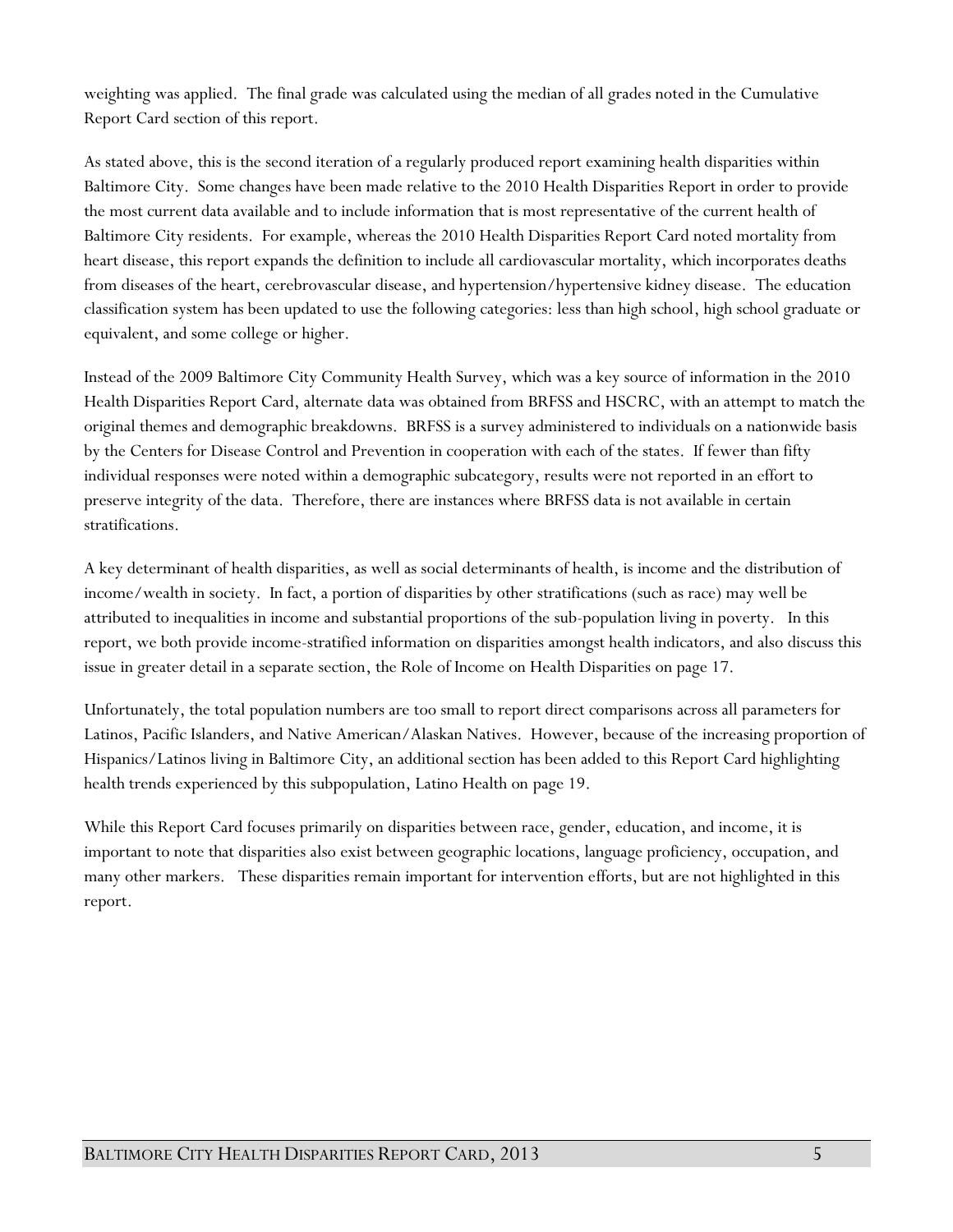## <span id="page-5-0"></span>**Disparity Ratios and Change**

Disparity Ratios were calculated by dividing the first group (the comparator) by the latter (the reference). In the case of education and income, the lowest level with available data was compared to the highest. The following demonstrates ratio calculations used; additional subgroup calculations follow the same patterns:

| Geography: | Baltimore City Rate/Maryland (including Baltimore City) Rate |
|------------|--------------------------------------------------------------|
| Race:      | Non-Hispanic Black Rate/Non-Hispanic White Rate              |
| Gender:    | Male Rate/Female Rate                                        |
| Education: | Less than high school Rate/Some college or higher Rate       |
| Income:    | $\le$ \$15,000 Rate/ $\ge$ \$75,000 Rate                     |

The Disparity Change was calculated by subtracting the 2012 Disparity Ratio from the 2008 Disparity Ratio divided by the 2008 Disparity Ratio. A positive percentage reflects worsening disparity (color coded in red), while a negative percentage represents improving disparity (color coded in green).

Avertable deaths in the Role of Income in Health Disparities section represent deaths that could have been avoided if all neighborhoods in Baltimore City had the same opportunities in health, assuming that the death rates experienced in those Community Statistical Areas (CSAs) with the highest median incomes are achievable in every community. The map displays the ranges of proportion of deaths that would have been avoided by CSA in quintiles, meaning that every quintile contains an equal number of data points.

#### <span id="page-5-1"></span>**Grading**

Grading was based upon the 2012 Disparity Ratio. The grading scale was adjusted from the 2010 Report Card in order to better represent deviation from equivalence and to show variation across a wider range.

- A: 0.95 1.05
- B: 0.8 0.95 OR 1.05 1.2
- C: 0.6 0.8 OR 1.2 1.5
- D: 0.2 0.6 OR 1.5 3
- F: less than 0.2 OR greater than 3

This grading system was developed by the Office of Epidemiologic Services as a way to evaluate progress in disparity reduction within Baltimore City. It is not meant to be compared to other studies or locations outside of Baltimore City. Of note, with the adjustment in the grading system, direct grade comparisons cannot be made to the 2010 Health Disparities Report Card.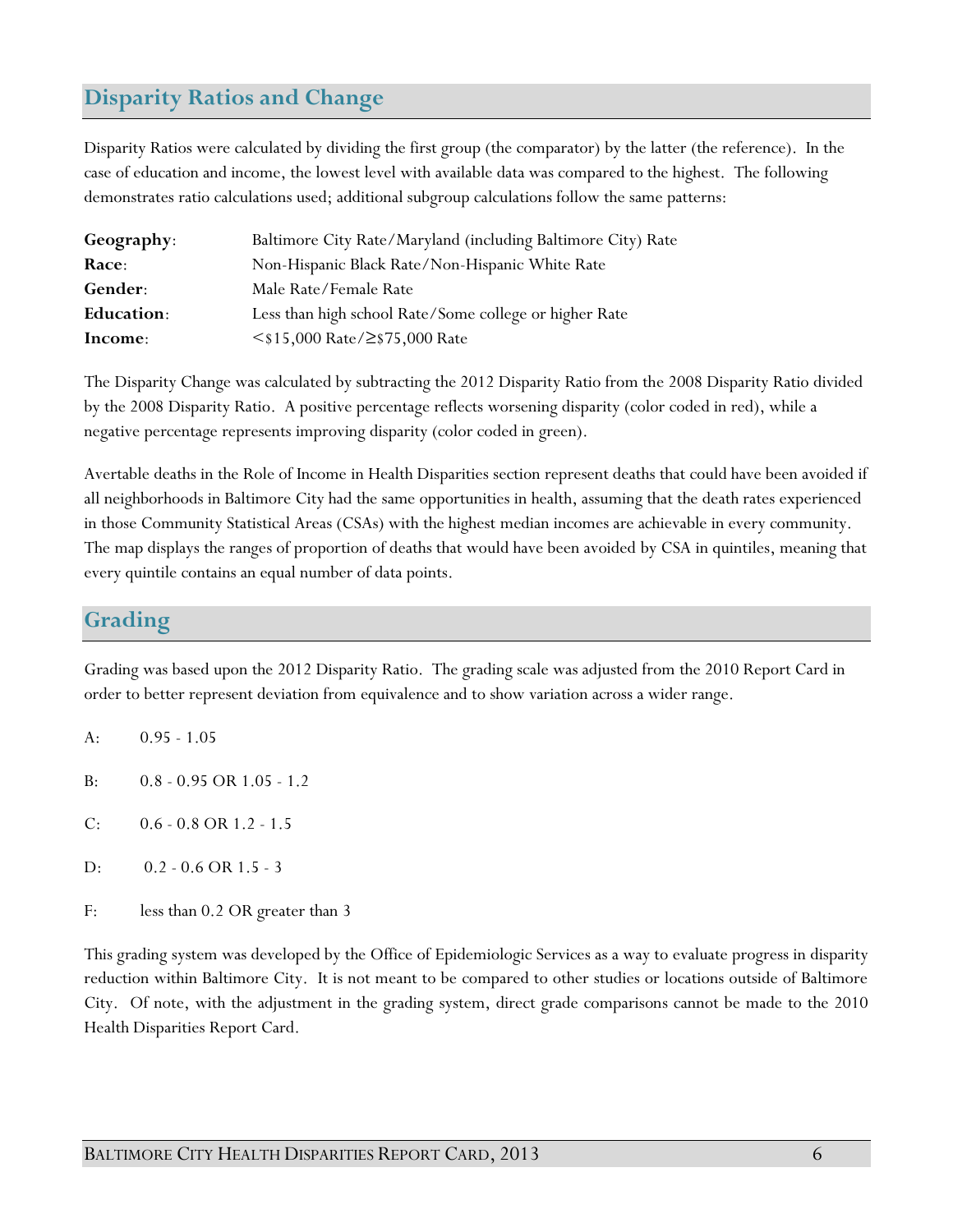# <span id="page-6-0"></span>**Mortality**

| <b>All-Cause Mortality (per 100,000 residents)</b> |              |                      |                                                                                                        |              |               |          |  |
|----------------------------------------------------|--------------|----------------------|--------------------------------------------------------------------------------------------------------|--------------|---------------|----------|--|
|                                                    | 2012<br>Rate | 2012<br><b>Ratio</b> | 2012<br>Grade                                                                                          | 2008<br>Rate | 2008<br>Ratio | 2008-12  |  |
|                                                    |              |                      |                                                                                                        |              |               | Change   |  |
| <b>Baltimore City</b>                              | 1001.7       | 1.34                 | $\mathbf C$                                                                                            | 1022.0       | 1.31          | 1.78%    |  |
| Maryland                                           | 749.6        |                      |                                                                                                        | 778.3        |               |          |  |
| Black, Non-Hispanic                                | 1056.5       | 0.93                 | B                                                                                                      | 1074.1       | 0.97          | $-4.58%$ |  |
| White, Non-Hispanic                                | 1138.1       |                      |                                                                                                        | 1104.0       |               |          |  |
| Men                                                | 1087.2       | 1.17                 | B                                                                                                      | 1130.2       | 1.22          | $-3.68%$ |  |
| Women                                              | 925.6        |                      |                                                                                                        | 926.9        |               |          |  |
| <b>Black Men</b>                                   | 1170.4       | 1.09                 | $\bf{B}$                                                                                               | 1124.1       | 1.03          | 6.40%    |  |
| <b>White Men</b>                                   | 1069.8       |                      |                                                                                                        | 1093.2       |               |          |  |
| <b>Black Women</b>                                 | 933.5        | 0.89                 | B                                                                                                      | 935.0        | 0.91          | $-1.72%$ |  |
| <b>White Women</b>                                 | 1046.2       |                      |                                                                                                        | 1029.8       |               |          |  |
| Less than HS completion                            | 2608.0       | 4.44                 | $\mathbf{F}$                                                                                           | 2672.7       | 4.72          | $-6.08%$ |  |
| <b>HS Graduate or GED</b>                          | 2107.2       |                      |                                                                                                        | 2133.1       |               |          |  |
| Some College or Higher                             | 588.0        |                      | $\mathcal{F}$ as $\mathcal{F}$ and $\mathcal{F}$ and $\mathcal{F}$ and $\mathcal{F}$ and $\mathcal{F}$ | 565.9        |               |          |  |

*\*Source: BCHD Analysis of data from the Maryland Vital Statistics Administration*

| <b>Cardiovascular Disease Mortality (per 100,000 residents)</b> |                                                                                          |                      |               |              |                      |                   |  |
|-----------------------------------------------------------------|------------------------------------------------------------------------------------------|----------------------|---------------|--------------|----------------------|-------------------|--|
|                                                                 | 2012<br>Rate                                                                             | 2012<br><b>Ratio</b> | 2012<br>Grade | 2008<br>Rate | 2008<br><b>Ratio</b> | 2008-12<br>Change |  |
| <b>Baltimore City</b>                                           | 300.3                                                                                    | 1.27                 | $\mathbf C$   | 326.4        | 1.28                 | $-1.04%$          |  |
| Maryland                                                        | 236.8                                                                                    |                      |               | 254.7        |                      |                   |  |
| <b>Black, Non-Hispanic</b>                                      | 322.9                                                                                    | 0.99                 | $\mathbf{A}$  | 329.0        | 0.86                 | 15.18%            |  |
| White, Non-Hispanic                                             | 326.1                                                                                    |                      |               | 382.7        |                      |                   |  |
| Men                                                             | 322.6                                                                                    | 1.15                 | B             | 343.4        | 1.10                 | 4.36%             |  |
| Women                                                           | 280.5                                                                                    |                      |               | 311.5        |                      |                   |  |
| <b>Black Men</b>                                                | 342.6                                                                                    | 1.05                 | $\mathbf{A}$  | 325.2        | 0.89                 | 18.65%            |  |
| <b>White Men</b>                                                | 325.3                                                                                    |                      |               | 366.4        |                      |                   |  |
| <b>Black Women</b>                                              | 298.1                                                                                    | 1.06                 | $\bf{B}$      | 303.8        | 0.82                 | 28.69%            |  |
| <b>White Women</b>                                              | 281.3                                                                                    |                      |               | 368.9        |                      |                   |  |
| Less than HS completion                                         | 759.1                                                                                    | 4.06                 | $\mathbf{F}$  | 845.4        | 5.04                 | $-19.52%$         |  |
| <b>HS Graduate or GED</b>                                       | 627.9                                                                                    |                      |               | 697.1        |                      |                   |  |
| <b>Some College or Higher</b>                                   | 187.2<br>*Course RCHD Anglusis of data from the Maryland Vital Statistics Administration |                      |               | 167.8        |                      |                   |  |

*\*Source: BCHD Analysis of data from the Maryland Vital Statistics Administration*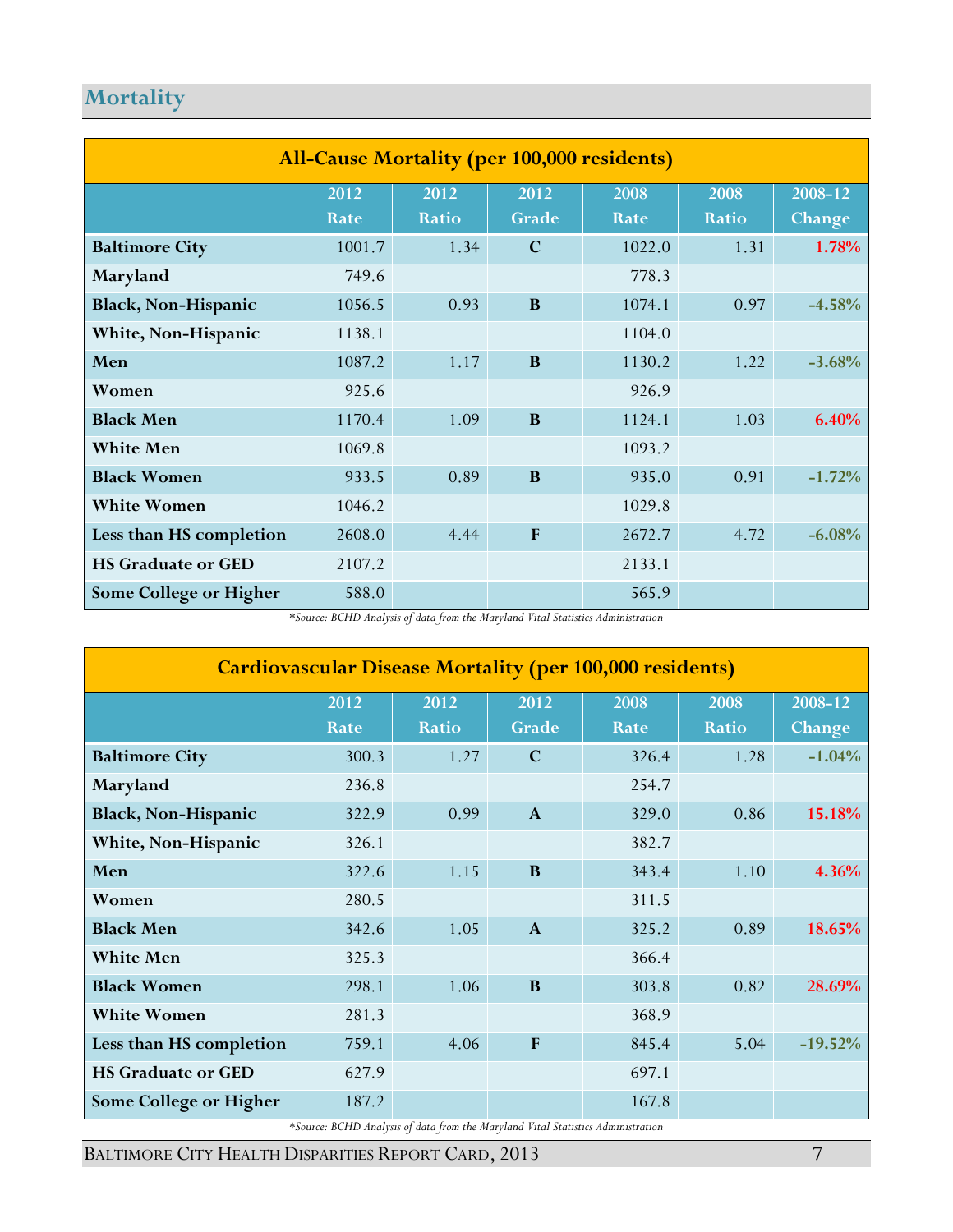| <b>Diabetes Mortality (per 100,000 residents)</b> |                                   |                      |                                                                                                                                                       |              |                      |                   |  |  |
|---------------------------------------------------|-----------------------------------|----------------------|-------------------------------------------------------------------------------------------------------------------------------------------------------|--------------|----------------------|-------------------|--|--|
|                                                   | 2012<br>Rate                      | 2012<br><b>Ratio</b> | 2012<br>Grade                                                                                                                                         | 2008<br>Rate | 2008<br><b>Ratio</b> | 2008-12<br>Change |  |  |
| <b>Baltimore City</b>                             | 29.0                              | 1.41                 | $\mathbf C$                                                                                                                                           | 29.2         | 1.33                 | 6.11%             |  |  |
| Maryland                                          | 20.5                              |                      |                                                                                                                                                       | 22.0         |                      |                   |  |  |
| Black, Non-Hispanic                               | 35.2                              | 1.50                 | $\mathbf C$                                                                                                                                           | 34.4         | 1.43                 | 4.75%             |  |  |
| White, Non-Hispanic                               | 23.5                              |                      |                                                                                                                                                       | 24.0         |                      |                   |  |  |
| Men                                               | 29.7                              | 1.05                 | $\mathbf{A}$                                                                                                                                          | 30.9         | 1.11                 | $-5.62%$          |  |  |
| Women                                             | 28.3                              |                      |                                                                                                                                                       | 27.7         |                      |                   |  |  |
| <b>Black Men</b>                                  | 33.2                              | 1.14                 | $\bf{B}$                                                                                                                                              | 35.7         | 1.78                 | $-35.79%$         |  |  |
| <b>White Men</b>                                  | 29.1                              |                      |                                                                                                                                                       | 20.1         |                      |                   |  |  |
| <b>Black Women</b>                                | 36.0                              | 2.44                 | D                                                                                                                                                     | 30.1         | 1.16                 | 110.16%           |  |  |
| <b>White Women</b>                                | 14.7                              |                      |                                                                                                                                                       | 25.9         |                      |                   |  |  |
| Less than HS completion                           | 65.1                              | 3.64                 | $\mathbf{F}$                                                                                                                                          | 95.8         | 8.12                 | $-55.20%$         |  |  |
| <b>HS Graduate or GED</b>                         | 69.9                              |                      |                                                                                                                                                       | 51.4         |                      |                   |  |  |
| Some College or Higher                            | 17.9<br>$n \cap \{1, \ldots, n\}$ |                      | $\mathcal{F}$ as $\mathcal{F}$ as $\mathcal{F}$ as $\mathcal{F}$ as $\mathcal{F}$ as $\mathcal{F}$ as $\mathcal{F}$ as $\mathcal{F}$ as $\mathcal{F}$ | 11.8         |                      |                   |  |  |

| <b>Stroke Mortality (per 100,000 residents)</b> |              |                      |               |              |                      |                   |  |
|-------------------------------------------------|--------------|----------------------|---------------|--------------|----------------------|-------------------|--|
|                                                 | 2012<br>Rate | 2012<br><b>Ratio</b> | 2012<br>Grade | 2008<br>Rate | 2008<br><b>Ratio</b> | 2008-12<br>Change |  |
| <b>Baltimore City</b>                           | 45.5         | 1.20                 | B             | 49.3         | 1.23                 | $-2.98%$          |  |
| Maryland                                        | 38.0         |                      |               | 39.9         |                      |                   |  |
| <b>Black, Non-Hispanic</b>                      | 50.6         | 1.09                 | <sub>B</sub>  | 49.7         | 0.85                 | 27.96%            |  |
| White, Non-Hispanic                             | 46.4         |                      |               | 58.3         |                      |                   |  |
| Men                                             | 41.7         | 0.85                 | B             | 43.6         | 0.80                 | 5.90%             |  |
| Women                                           | 49.0         |                      |               | 54.3         |                      |                   |  |
| <b>Black Men</b>                                | 47.5         | 1.38                 | $\mathbf C$   | 40.3         | 0.80                 | 72.29%            |  |
| <b>White Men</b>                                | 34.5         |                      |               | 50.3         |                      |                   |  |
| <b>Black Women</b>                              | 51.9         | 1.00                 | $\mathbf{A}$  | 53.8         | 0.88                 | 14.76%            |  |
| <b>White Women</b>                              | 51.6         |                      |               | 61.5         |                      |                   |  |
| Less than HS completion                         | 130.3        | 4.46                 | F             | 127.7        | 4.29                 | 3.86%             |  |
| <b>HS Graduate or GED</b>                       | 86.3         |                      |               | 98.8         |                      |                   |  |
| Some College or Higher                          | 29.2         |                      |               | 29.8         |                      |                   |  |

*\*Source: BCHD Analysis of data from the Maryland Vital Statistics Administration*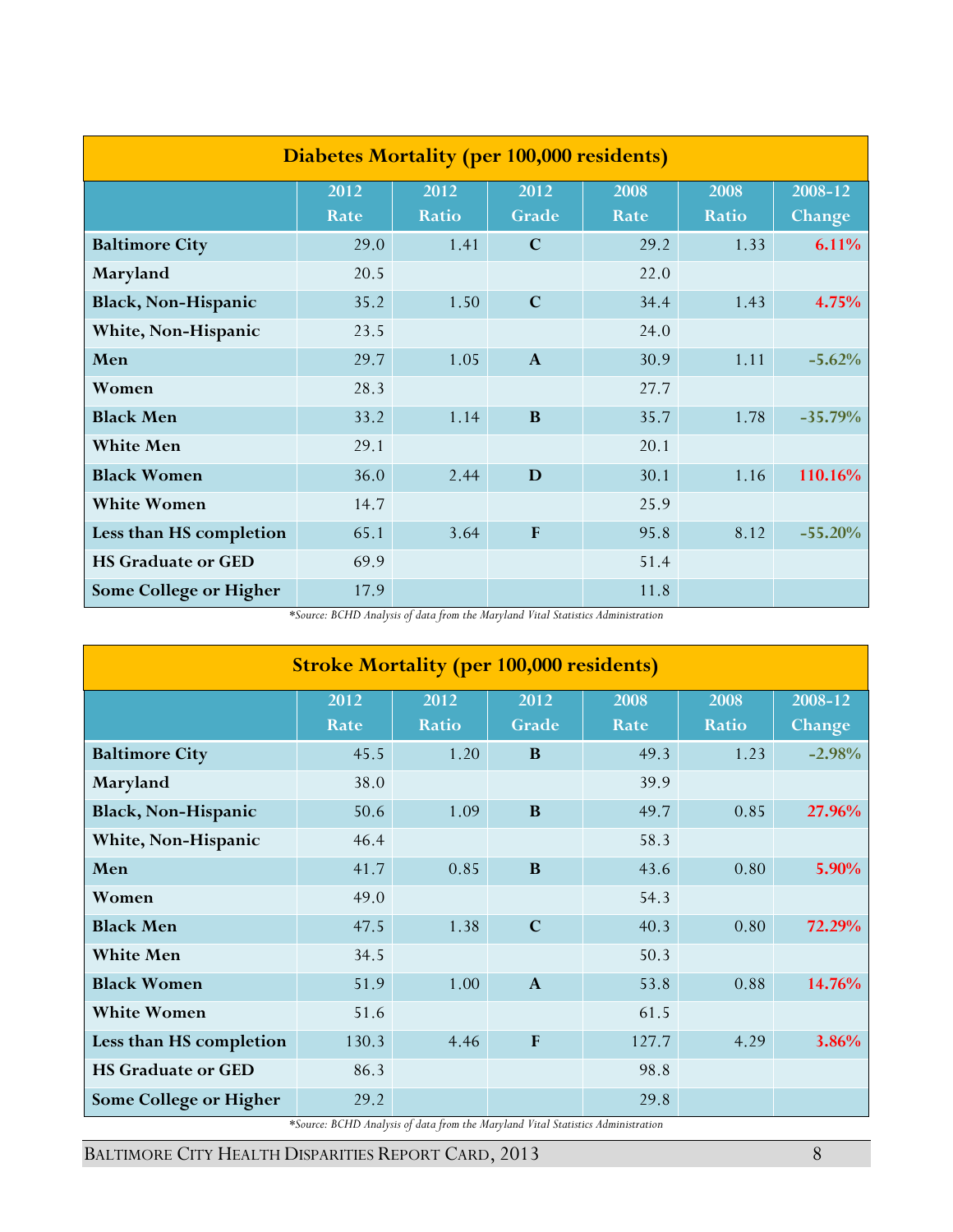| <b>All Cancer Mortality (per 100,000 residents)</b> |              |                      |               |                   |                      |                   |  |  |
|-----------------------------------------------------|--------------|----------------------|---------------|-------------------|----------------------|-------------------|--|--|
|                                                     | 2012<br>Rate | 2012<br><b>Ratio</b> | 2012<br>Grade | 2008<br>Rate      | 2008<br><b>Ratio</b> | 2008-12<br>Change |  |  |
| <b>Baltimore City</b>                               | 217.1        | 1.23                 | $\mathbf C$   | 218.4             | 1.19                 | 3.27%             |  |  |
| Maryland                                            | 176.8        |                      |               | 183.6             |                      |                   |  |  |
| <b>Black, Non-Hispanic</b>                          | 227.2        | 0.90                 | B             | 231.0             | 0.97                 | $-7.40%$          |  |  |
| White, Non-Hispanic                                 | 252.1        |                      |               | 237.4             |                      |                   |  |  |
| Men                                                 | 233.8        | 1.16                 | B             | 239.3             | 1.20                 | $-3.42%$          |  |  |
| Women                                               | 202.3        |                      |               | 200.0             |                      |                   |  |  |
| <b>Black Men</b>                                    | 241.5        | 0.97                 | $\mathbf{A}$  | 232.1             | 0.93                 | 3.97%             |  |  |
| <b>White Men</b>                                    | 248.9        |                      |               | 248.6             |                      |                   |  |  |
| <b>Black Women</b>                                  | 209.3        | 0.95                 | B             | 209.8             | 1.01                 | $-5.55%$          |  |  |
| <b>White Women</b>                                  | 220.2        |                      |               | 208.5             |                      |                   |  |  |
| Less than HS completion                             | 517.3        | 3.41                 | $\mathbf{F}$  | 521.8             | 3.73                 | $-8.52%$          |  |  |
| <b>HS Graduate or GED</b>                           | 470.9        |                      |               | 483.5             |                      |                   |  |  |
| Some College or Higher                              | 151.8        |                      | 1.11          | 140.1<br>$\cdots$ |                      |                   |  |  |

| <b>Lung Cancer Mortality (per 100,000 residents)</b> |              |                      |               |              |                      |                   |  |
|------------------------------------------------------|--------------|----------------------|---------------|--------------|----------------------|-------------------|--|
|                                                      | 2012<br>Rate | 2012<br><b>Ratio</b> | 2012<br>Grade | 2008<br>Rate | 2008<br><b>Ratio</b> | 2008-12<br>Change |  |
| <b>Baltimore City</b>                                | 56.7         | 1.23                 | $\mathbf C$   | 60.6         | 1.19                 | 2.97%             |  |
| Maryland                                             | 46.1         |                      |               | 50.8         |                      |                   |  |
| Black, Non-Hispanic                                  | 54.9         | 0.73                 | $\mathbf C$   | 62.2         | 0.89                 | $-18.76%$         |  |
| White, Non-Hispanic                                  | 75.6         |                      |               | 69.6         |                      |                   |  |
| Men                                                  | 67.7         | 1.44                 | $\mathbf C$   | 72.8         | 1.46                 | $-1.13%$          |  |
| Women                                                | 46.8         |                      |               | 49.9         |                      |                   |  |
| <b>Black Men</b>                                     | 66.9         | 0.87                 | B             | 69.5         | 0.90                 | $-2.46%$          |  |
| <b>White Men</b>                                     | 76.5         |                      |               | 77.5         |                      |                   |  |
| <b>Black Women</b>                                   | 43.5         | 0.68                 | $\mathbf C$   | 50.2         | 0.89                 | $-23.62%$         |  |
| <b>White Women</b>                                   | 64.3         |                      |               | 56.7         |                      |                   |  |
| Less than HS completion                              | 161.6        | 5.62                 | F             | 149.7        | 4.17                 | 34.79%            |  |
| <b>HS Graduate or GED</b>                            | 123.3        |                      |               | 135.7        |                      |                   |  |
| Some College or Higher                               | 28.8         |                      |               | 35.9         |                      |                   |  |

*\*Source: BCHD Analysis of data from the Maryland Vital Statistics Administration*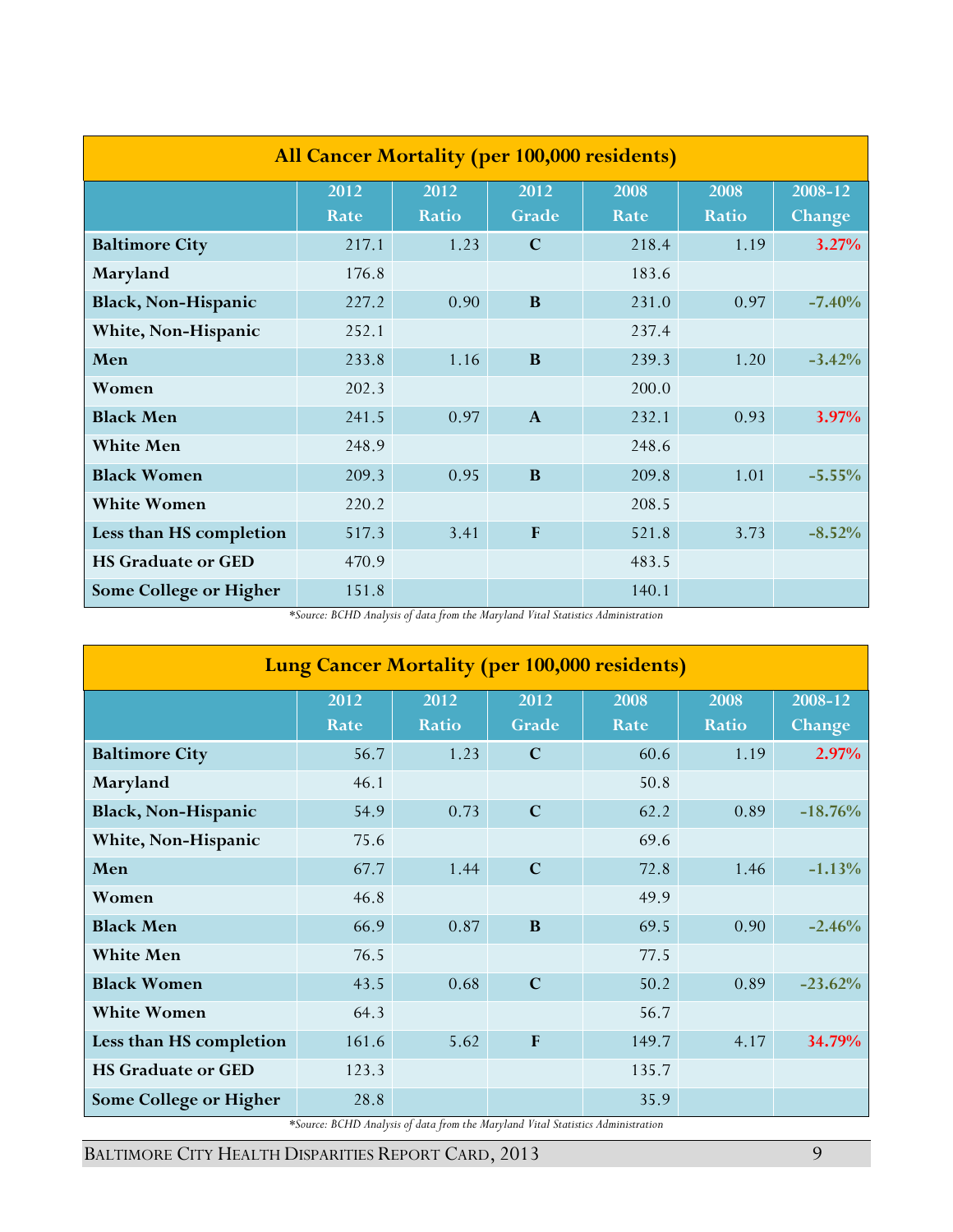| <b>Breast Cancer Mortality (Women, per 100,000 residents)</b> |              |               |               |              |               |                   |  |
|---------------------------------------------------------------|--------------|---------------|---------------|--------------|---------------|-------------------|--|
|                                                               | 2012<br>Rate | 2012<br>Ratio | 2012<br>Grade | 2008<br>Rate | 2008<br>Ratio | 2008-12<br>Change |  |
| <b>Baltimore City</b>                                         | 29.8         | 1.07          | B             | 31.3         | 1.10          | $-2.94%$          |  |
| Maryland                                                      | 27.9         |               |               | 28.4         |               |                   |  |
| Black, Non-Hispanic                                           | ---          |               |               | $---$        |               |                   |  |
| White, Non-Hispanic                                           |              |               |               |              |               |                   |  |
| Men                                                           | ---          |               |               | $---$        |               |                   |  |
| Women                                                         | $- - -$      |               |               | ---          |               |                   |  |
| <b>Black Men</b>                                              | $---$        |               |               | ---          |               |                   |  |
| <b>White Men</b>                                              |              |               |               |              |               |                   |  |
| <b>Black Women</b>                                            | 31.8         | 1.12          | B             | 34.7         | 1.20          | $-7.14%$          |  |
| <b>White Women</b>                                            | 28.4         |               |               | 28.8         |               |                   |  |
| Less than HS completion                                       | 57.8         | 1.98          | D             | 48.2         | 1.79          | 10.59%            |  |
| <b>HS Graduate or GED</b>                                     | 62.1         |               |               | 74.4         |               |                   |  |
| Some College or Higher                                        | 29.2         |               |               | 26.9         |               |                   |  |

| <b>Colon Cancer Mortality (per 100,000 residents)</b> |              |                      |               |              |                      |                   |  |  |
|-------------------------------------------------------|--------------|----------------------|---------------|--------------|----------------------|-------------------|--|--|
|                                                       | 2012<br>Rate | 2012<br><b>Ratio</b> | 2012<br>Grade | 2008<br>Rate | 2008<br><b>Ratio</b> | 2008-12<br>Change |  |  |
| <b>Baltimore City</b>                                 | 21.2         | 1.32                 | $\mathbf C$   | 20.6         | 1.20                 | 10.18%            |  |  |
| Maryland                                              | 16.0         |                      |               | 17.1         |                      |                   |  |  |
| Black, Non-Hispanic                                   | 24.9         | 1.28                 | $\mathbf C$   | 22.6         | 1.08                 | 18.77%            |  |  |
| White, Non-Hispanic                                   | 19.5         |                      |               | 21.0         |                      |                   |  |  |
| Men                                                   | 20.8         | 0.97                 | $\mathbf{A}$  | 20.8         | 1.02                 | $-5.59%$          |  |  |
| Women                                                 | 21.6         |                      |               | 20.4         |                      |                   |  |  |
| <b>Black Men</b>                                      | 22.7         | 1.05                 | $\mathbf{A}$  | 22.1         | 1.22                 | $-13.98%$         |  |  |
| <b>White Men</b>                                      | 21.5         |                      |               | 18.1         |                      |                   |  |  |
| <b>Black Women</b>                                    | 26.2         | 1.77                 | D             | 21.0         | 0.95                 | 86.81%            |  |  |
| <b>White Women</b>                                    | 14.7         |                      |               | 22.1         |                      |                   |  |  |
| Less than HS completion                               | 56.4         | 3.99                 | F             | 52.8         | 5.42                 | $-26.48%$         |  |  |
| <b>HS Graduate or GED</b>                             | 41.9         |                      |               | 45.0         |                      |                   |  |  |
| Some College or Higher                                | 14.1         |                      |               | 9.7          |                      |                   |  |  |

*\*Source: BCHD Analysis of data from the Maryland Vital Statistics Administration*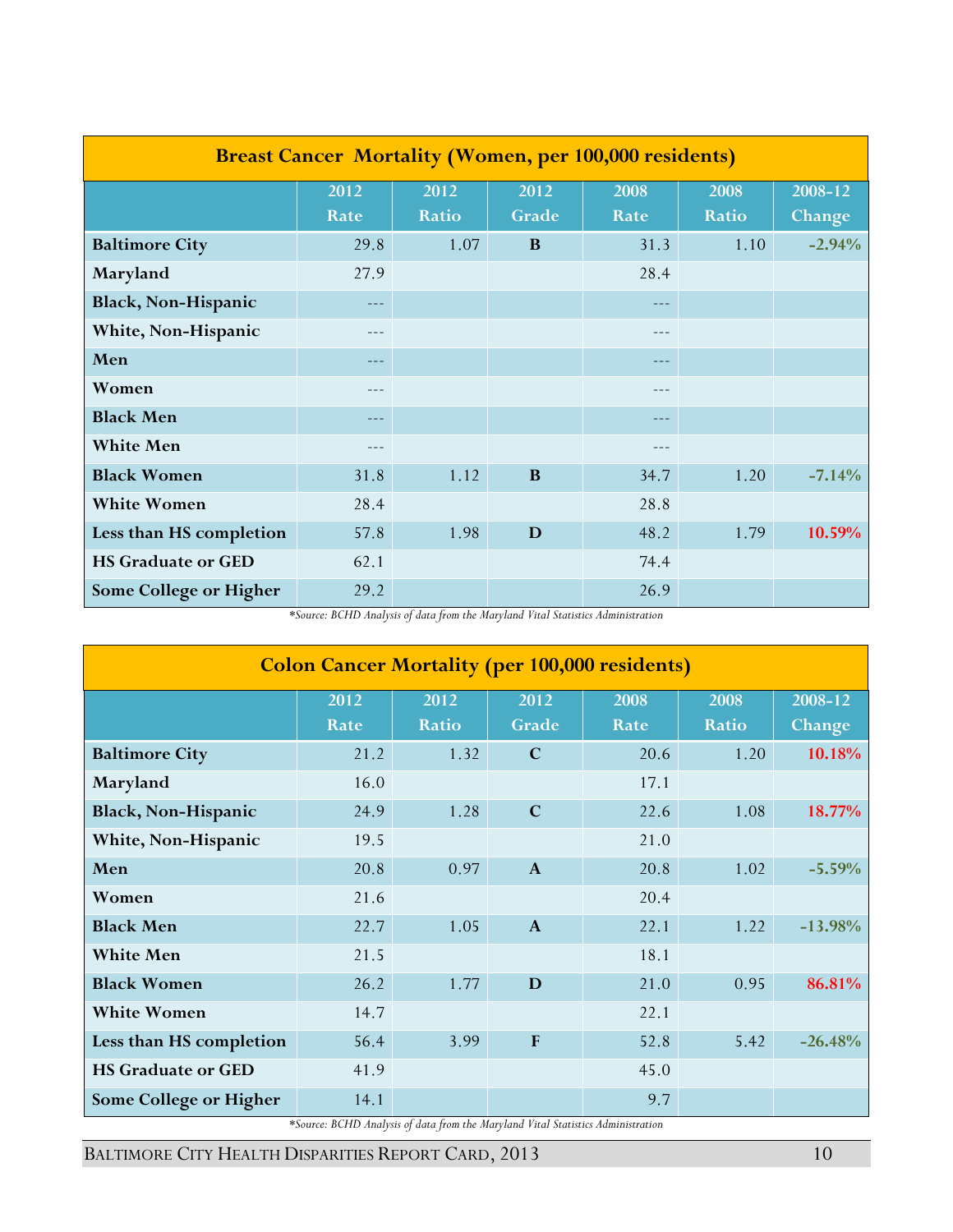| <b>Prostate Cancer Mortality (Men, per 100,000 residents)</b> |       |       |             |       |              |           |  |
|---------------------------------------------------------------|-------|-------|-------------|-------|--------------|-----------|--|
| * Denominator includes                                        | 2012  | 2012  | 2012        | 2008  | 2008         | 2008-12   |  |
| men only                                                      | Rate  | Ratio | Grade       | Rate  | <b>Ratio</b> | Change    |  |
| <b>Baltimore City</b>                                         | 25.6  | 1.48  | $\mathbf C$ | 30.2  | 1.54         | $-3.77%$  |  |
| Maryland                                                      | 17.3  |       |             | 19.6  |              |           |  |
| <b>Black, Non-Hispanic</b>                                    | ---   |       |             | $--$  |              |           |  |
| White, Non-Hispanic                                           |       |       |             |       |              |           |  |
| Men                                                           | ---   |       |             | $--$  |              |           |  |
| Women                                                         | ---   |       |             |       |              |           |  |
| <b>Black Men</b>                                              | 34.3  | 2.45  | D           | 35.2  | 1.75         | 39.77%    |  |
| <b>White Men</b>                                              | 14.0  |       |             | 20.1  |              |           |  |
| <b>Black Women</b>                                            | $---$ |       |             | $---$ |              |           |  |
| <b>White Women</b>                                            | ---   |       |             |       |              |           |  |
| Less than HS completion                                       | 52.4  | 2.69  | D           | 88.0  | 3.50         | $-23.30%$ |  |
| <b>HS Graduate or GED</b>                                     | 57.7  |       |             | 43.6  |              |           |  |
| Some College or Higher                                        | 19.5  |       |             | 25.1  |              |           |  |

| <b>HIV/AIDS Mortality (per 100,000 residents)</b> |              |                      |               |              |                      |                   |
|---------------------------------------------------|--------------|----------------------|---------------|--------------|----------------------|-------------------|
|                                                   | 2012<br>Rate | 2012<br><b>Ratio</b> | 2012<br>Grade | 2008<br>Rate | 2008<br><b>Ratio</b> | 2008-12<br>Change |
| <b>Baltimore City</b>                             | 21.1         | 4.87                 | $\mathbf{F}$  | 38.2         | 4.99                 | $-2.44%$          |
| Maryland                                          | 4.3          |                      |               | 7.7          |                      |                   |
| Black, Non-Hispanic                               | 30.5         | 4.85                 | F             | 56.9         | 6.95                 | $-30.32%$         |
| White, Non-Hispanic                               | 6.3          |                      |               | 8.2          |                      |                   |
| Men                                               | 28.0         | 1.88                 | D             | 53.0         | 2.12                 | $-11.10%$         |
| Women                                             | 14.9         |                      |               | 25.1         |                      |                   |
| <b>Black Men</b>                                  | 41.4         | 5.50                 | $\mathbf{F}$  | 73.5         | 6.08                 | $-9.67%$          |
| <b>White Men</b>                                  | 7.5          |                      |               | 12.1         |                      |                   |
| <b>Black Women</b>                                | 20.6         | 4.88                 | $\mathbf{F}$  | 36.9         | 9.61                 | $-49.26%$         |
| <b>White Women</b>                                | 4.2          |                      |               | 3.8          |                      |                   |
| Less than HS completion                           | 51.4         | 10.89                | $\mathbf{F}$  | 103.5        | 7.20                 | 51.23%            |
| <b>HS Graduate or GED</b>                         | 58.4         |                      |               | 82.7         |                      |                   |
| Some College or Higher                            | 4.7          |                      |               | 14.4         |                      |                   |

*\*Source: BCHD Analysis of data from the Maryland Vital Statistics Administration*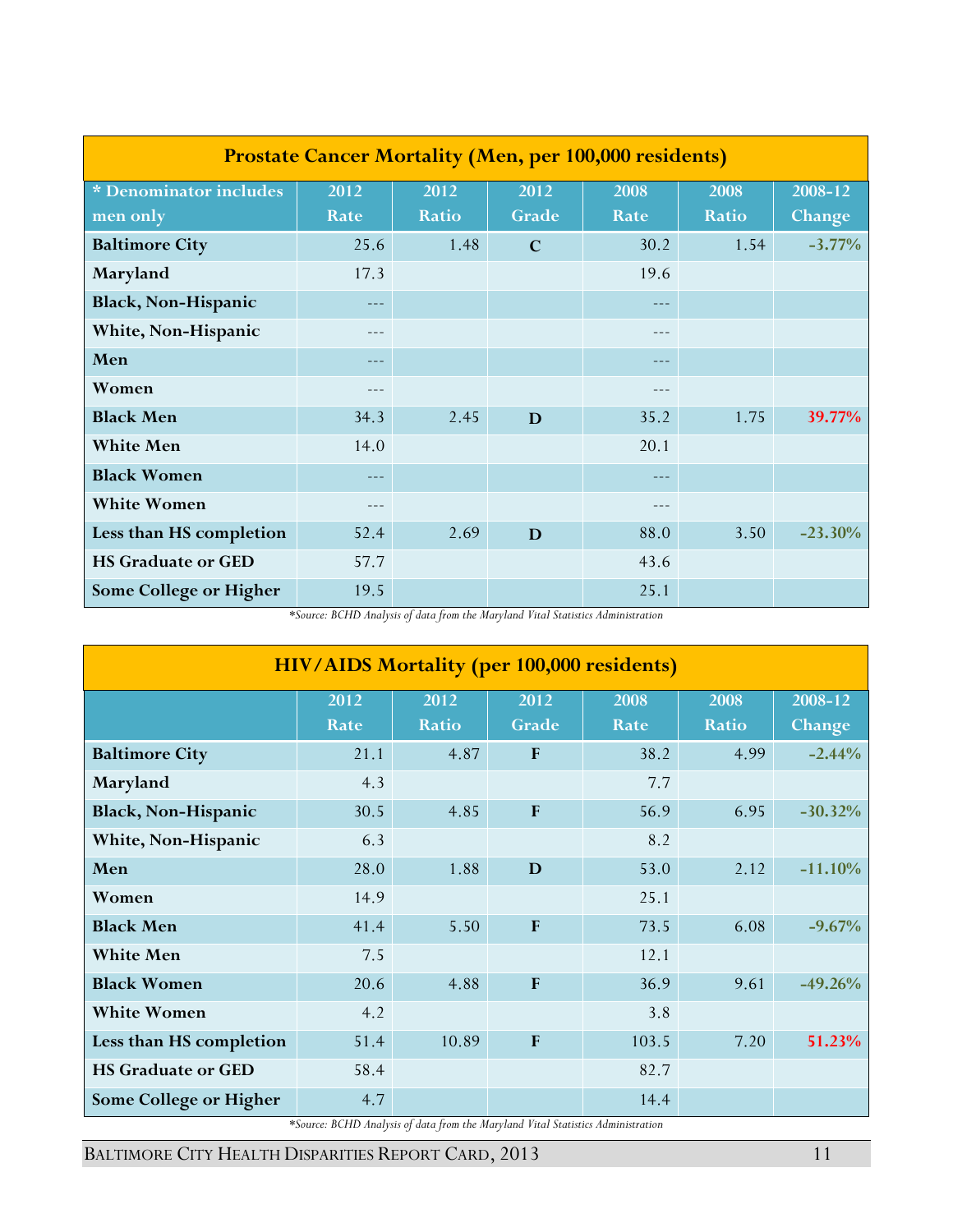| Homicide Mortality (per 100,000 residents) |              |                      |               |                         |               |                   |  |
|--------------------------------------------|--------------|----------------------|---------------|-------------------------|---------------|-------------------|--|
|                                            | 2012<br>Rate | 2012<br><b>Ratio</b> | 2012<br>Grade | 2008<br>Rate            | 2008<br>Ratio | 2008-12<br>Change |  |
| <b>Baltimore City</b>                      | 33.6         | 4.78                 | $\mathbf{F}$  | 33.4                    | 3.57          | 33.99%            |  |
| Maryland                                   | 7.0          |                      |               | 9.4                     |               |                   |  |
| <b>Black, Non-Hispanic</b>                 | 49.8         | 7.24                 | F             | 48.7                    | 7.32          | $-1.00%$          |  |
| White, Non-Hispanic                        | 6.9          |                      |               | 6.7                     |               |                   |  |
| Men                                        | 65.6         | 12.69                | F             | 62.4                    | 7.84          | 61.88%            |  |
| Women                                      | 5.2          |                      |               | 8.0                     |               |                   |  |
| <b>Black Men</b>                           | 100.6        | 11.67                | $\mathbf{F}$  | 88.1                    | 17.50         | $-33.33%$         |  |
| <b>White Men</b>                           | 8.6          |                      |               | 5.0                     |               |                   |  |
| <b>Black Women</b>                         | 5.6          | 1.33                 | $\mathbf C$   | 8.7                     | 1.13          | 17.99%            |  |
| <b>White Women</b>                         | 4.2          |                      |               | 7.7                     |               |                   |  |
| Less than HS completion                    | 115.2        | 10.18                | F             | 109.0                   | 9.65          | 5.49%             |  |
| <b>HS Graduate or GED</b>                  | 73.1         |                      |               | 71.5                    |               |                   |  |
| Some College or Higher                     | 11.3         |                      | 1.11          | 11.3<br>$\cdot$ $\cdot$ |               |                   |  |

| Infant Mortality (<1 year), denominator - total live births |              |                      |               |              |                      |                   |
|-------------------------------------------------------------|--------------|----------------------|---------------|--------------|----------------------|-------------------|
|                                                             | 2012<br>Rate | 2012<br><b>Ratio</b> | 2012<br>Grade | 2008<br>Rate | 2008<br><b>Ratio</b> | 2008-12<br>Change |
| <b>Baltimore City</b>                                       | 9.7          | 1.53                 | D             | 12.1         | 1.51                 | 1.34%             |
| Maryland                                                    | 6.3          |                      |               | 8.0          |                      |                   |
| <b>Black</b>                                                | 12.5         | 3.02                 | $\mathbf F$   | 14.3         | 1.55                 | 94.44%            |
| White                                                       | 4.1          |                      |               | 9.2          |                      |                   |
| Men                                                         | 9.7          | 1.04                 | $\mathbf{A}$  | 14.4         | 1.64                 | $-36.51%$         |
| Women                                                       | 9.3          |                      |               | 8.8          |                      |                   |
| <b>Black Men</b>                                            | 12.9         | 3.21                 | F             | 16.4         | 1.36                 | 136.16%           |
| <b>White Men</b>                                            | 4.0          |                      |               | 12.0         |                      |                   |
| <b>Black Women</b>                                          | 12.1         | 2.82                 | $\mathbf D$   | 11.0         | 2.05                 | 37.41%            |
| <b>White Women</b>                                          | 4.3          |                      |               | 5.4          |                      |                   |
| Less than HS completion                                     | 10.1         | 2.36                 | D             | 9.4          | 1.02                 | 131.55%           |
| <b>HS Graduate or GED</b>                                   | 13.4         |                      |               | 14.8         |                      |                   |
| Some College or Higher                                      | 4.3          |                      |               | 9.2          |                      |                   |

*\*Source: BCHD Analysis of data from the Maryland Vital Statistics Administration, race and education status are of the mother, gender is that of the infant*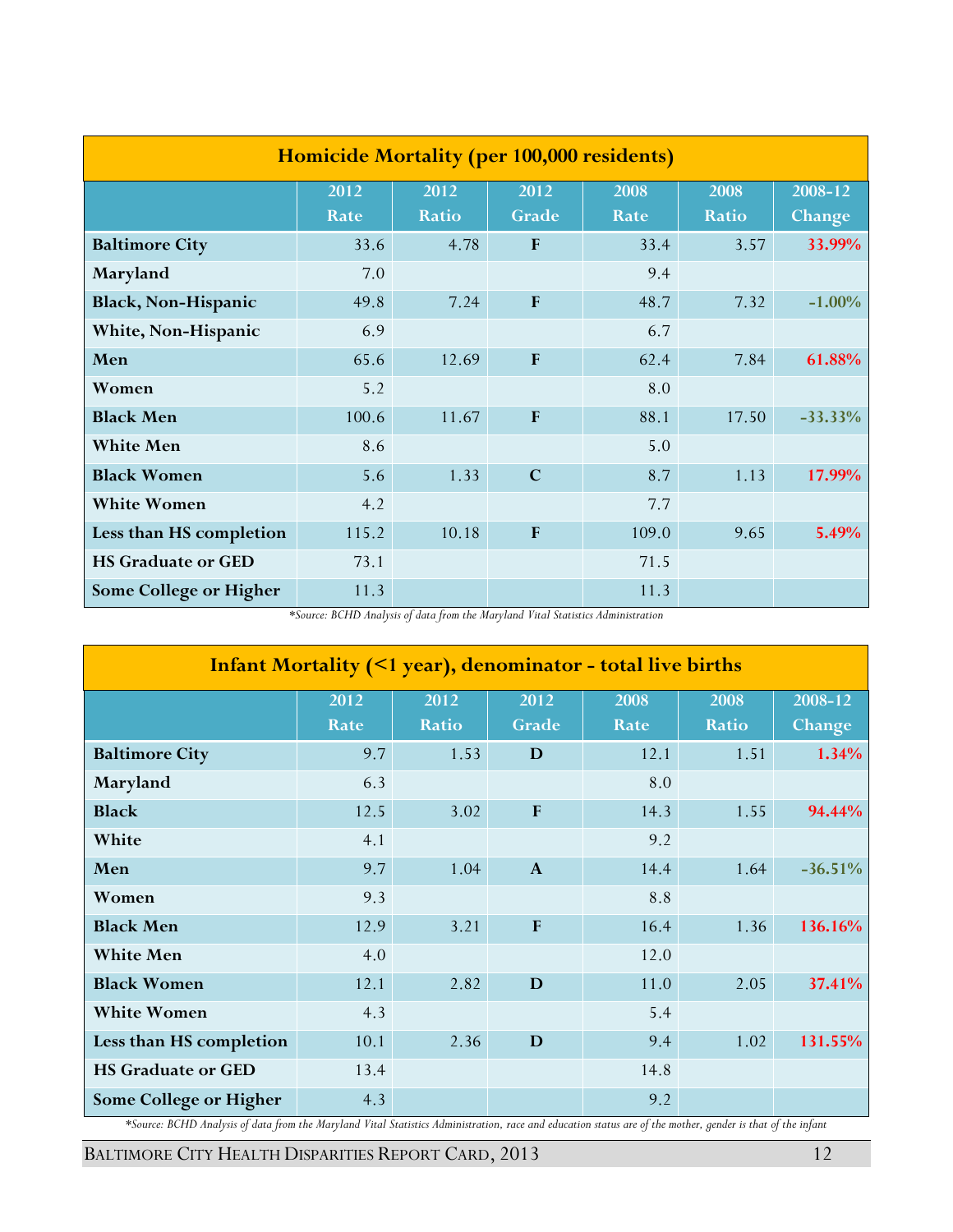# <span id="page-12-0"></span>**Individual Health Status**

| <b>Fair or Poor Health Status</b> |         |              |              |  |
|-----------------------------------|---------|--------------|--------------|--|
|                                   | 2012    | 2012         | 2012         |  |
|                                   | Percent | <b>Ratio</b> | Grade        |  |
| <b>Baltimore City</b>             | 22.96%  | 1.46         | $\mathbf C$  |  |
| Maryland                          | 15.76%  |              |              |  |
| <b>Black</b>                      | 26.54%  | 1.81         | D            |  |
| White                             | 14.66%  |              |              |  |
| Men                               | 23.28%  | 1.02         | $\mathbf{A}$ |  |
| Women                             | 22.72%  |              |              |  |
| $<$ HS                            | 44.65%  | 4.56         | F            |  |
| <b>HS Grad or Equiv</b>           | 26.92%  |              |              |  |
| <b>College Graduate</b>           | 9.80%   |              |              |  |
| Income $<$ \$15,000               | 40.05%  | 6.14         | F            |  |
| \$15,000-24,999                   | 39.39%  |              |              |  |
| \$25,000-49,999                   | 26.88%  |              |              |  |
| \$50,000-74,999                   | 10.38%  |              |              |  |
| $>=$ \$75,000                     | 6.52%   |              |              |  |

| Diabetes (ever diagnosed) |         |              |       |  |
|---------------------------|---------|--------------|-------|--|
|                           | 2012    | 2012         | 2012  |  |
|                           | Percent | <b>Ratio</b> | Grade |  |
| <b>Baltimore City</b>     | 13.65%  | 1.33         | C     |  |
| Maryland                  | 10.24%  |              |       |  |
| <b>Black</b>              | 18.58%  | 2.50         | D     |  |
| White                     | 7.44%   |              |       |  |
| Men                       | 11.98%  | 0.81         | B     |  |
| Women                     | 14.87%  |              |       |  |
| $<$ HS                    | 28.56%  | 4.94         | F     |  |
| <b>HS Grad or Equiv</b>   | 12.42%  |              |       |  |
| <b>College Graduate</b>   | 5.78%   |              |       |  |
| Income $\leq$ \$15,000    | 32.94%  | 6.80         | F     |  |
| \$15,000-24,999           | 9.86%   |              |       |  |
| \$25,000-49,999           | 18.91%  |              |       |  |
| \$50,000-74,999           | 6.14%   |              |       |  |
| $>=$ \$75,000             | 4.84%   |              |       |  |

*\*Source: BCHD Analysis of data from the Maryland Behavior Risk Factor Surveillance System Question: "How is your health in general?"*

| Obesity ( $BMI \geq 30$ ) |         |              |       |  |
|---------------------------|---------|--------------|-------|--|
|                           | 2012    | 2012         | 2012  |  |
|                           | Percent | <b>Ratio</b> | Grade |  |
| <b>Baltimore City</b>     | 30.76%  | 1.11         | B     |  |
| Maryland                  | 27.61%  |              |       |  |
| <b>Black</b>              | 38.49%  | 2.05         | D     |  |
| White                     | 18.82%  |              |       |  |
| Men                       | 26.72%  | 0.79         | C     |  |
| Women                     | 34.00%  |              |       |  |
| $<$ HS                    | 35.37%  | 1.67         | D     |  |
| <b>HS Grad or Equiv</b>   | 27.73%  |              |       |  |
| <b>College Graduate</b>   | 21.18%  |              |       |  |
| Income $<$ \$15,000       | 31.33%  | 1.50         | C     |  |
| \$15,000-24,999           | 36.09%  |              |       |  |
| \$25,000-49,999           | 27.93%  |              |       |  |
| \$50,000-74,999           | 37.14%  |              |       |  |
| $>=$ \$75,000             | 20.88%  |              |       |  |

*\*Source: BCHD Analysis of data from the Maryland Behavior Risk Factor Surveillance System Question: "Weight classifications based on body mass index (BMI)"*

*\*Source: BCHD Analysis of data from the Maryland Behavior Risk Factor Surveillance System Question: "Ever told by a doctor that you have diabetes?"*

| <b>High Blood Pressure (ever diagnosed)</b> |         |              |             |  |
|---------------------------------------------|---------|--------------|-------------|--|
|                                             | 2011    | 2011         | 2011        |  |
|                                             | Percent | <b>Ratio</b> | Grade       |  |
| <b>Baltimore City</b>                       | 36.10%  | 1.13         | B           |  |
| Maryland                                    | 32.00%  |              |             |  |
| <b>Black</b>                                | 41.34%  | 1.36         | $\mathbf C$ |  |
| White                                       | 30.44%  |              |             |  |
| Men                                         | 38.18%  | 1.10         | B           |  |
| Women                                       | 34.64%  |              |             |  |
| $<$ HS                                      | 39.10%  | 1.52         | D           |  |
| <b>HS Grad or Equiv</b>                     | 76.29%  |              |             |  |
| <b>College Graduate</b>                     | 25.72%  |              |             |  |
| Income $<$ \$15,000                         | N/A     |              |             |  |
| \$15,000-24,999                             | 57.63%  | 2.97         | D           |  |
| \$25,000-49,999                             | 33.16%  |              |             |  |
| \$50,000-74,999                             | 37.16%  |              |             |  |
| $>=$ \$75,000                               | 19.38%  |              |             |  |

*\*Source: BCHD Analysis of data from the Maryland Behavior Risk Factor Surveillance System Question: "Ever been told by a health professional that you have high HBP?"*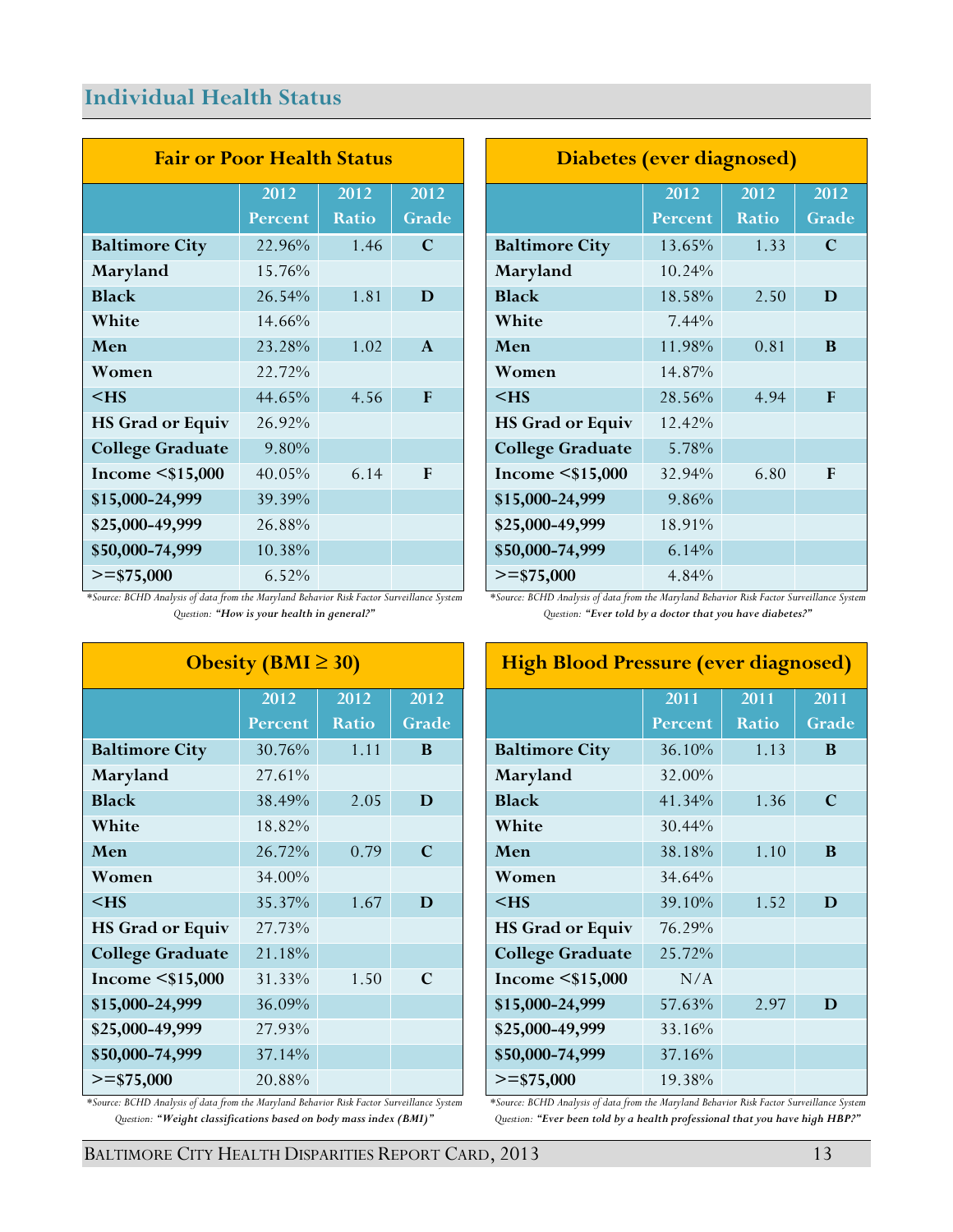| <b>Adult Asthma</b>     |         |              |              |  |
|-------------------------|---------|--------------|--------------|--|
|                         | 2012    | 2012         | 2012         |  |
|                         | Percent | <b>Ratio</b> | Grade        |  |
| <b>Baltimore City</b>   | 17.24%  | 1.29         | C            |  |
| Maryland                | 13.40%  |              |              |  |
| <b>Black</b>            | 18.63%  | 0.99         | $\mathbf{A}$ |  |
| White                   | 18.85%  |              |              |  |
| Men                     | 12.16%  | 0.58         | D            |  |
| Women                   | 21.11%  |              |              |  |
| $<$ HS                  | 10.40%  | 0.84         | B            |  |
| <b>HS Grad or Equiv</b> | 21.06%  |              |              |  |
| <b>College Graduate</b> | 12.32%  |              |              |  |
| Income $<$ \$15,000     | 16.97%  | 1.30         | C            |  |
| \$15,000-24,999         | 20.45%  |              |              |  |
| \$25,000-49,999         | 11.81%  |              |              |  |
| \$50,000-74,999         | 11.02%  |              |              |  |
| $>=$ \$75,000           | 13.01%  |              |              |  |

| <b>Childhood Asthma (ever diagnosed)</b> |         |              |       |  |
|------------------------------------------|---------|--------------|-------|--|
|                                          | 2012    | 2012         | 2012  |  |
|                                          | Percent | <b>Ratio</b> | Grade |  |
| <b>Baltimore City</b>                    | 33.69%  | 1.95         | D     |  |
| Maryland                                 | 17.30%  |              |       |  |
| <b>Black</b>                             | 38.16%  | 3.36         | F     |  |
| White                                    | 11.36%  |              |       |  |
| Men                                      | 15.96%  | 0.41         | D     |  |
| Women                                    | 39.41%  |              |       |  |
| $<$ HS                                   | 32.74%  | 2.14         | D     |  |
| <b>HS Grad or Equiv</b>                  | 26.10%  |              |       |  |
| <b>College Graduate</b>                  | 15.32%  |              |       |  |
| Income $<$ \$15,000                      | 57.05%  | 2.76         | D     |  |
| \$15,000-24,999                          | 23.79%  |              |       |  |
| \$25,000-49,999                          | 61.99%  |              |       |  |
| \$50,000-74,999                          | 17.95%  |              |       |  |
| $>=$ \$75,000                            | 20.70%  |              |       |  |

*\*Source: BCHD Analysis of data from the Maryland Behavior Risk Factor Surveillance System Question: "Ever been told by a health professional that you had asthma?"*

| <b>Smoking (current)</b> |         |              |             |  |
|--------------------------|---------|--------------|-------------|--|
|                          | 2012    | 2012         | 2012        |  |
|                          | Percent | <b>Ratio</b> | Grade       |  |
| <b>Baltimore City</b>    | 21.20%  | 1.31         | $\mathbf C$ |  |
| Maryland                 | 16.17%  |              |             |  |
| <b>Black</b>             | 25.18%  | 1.34         | $\mathbf C$ |  |
| White                    | 18.76%  |              |             |  |
| Men                      | 27.62%  | 1.70         | D           |  |
| Women                    | 16.29%  |              |             |  |
| $<$ HS                   | 40.23%  | 3.54         | F           |  |
| <b>HS Grad or Equiv</b>  | 27.72%  |              |             |  |
| <b>College Graduate</b>  | 11.35%  |              |             |  |
| Income $<$ \$15,000      | 28.32%  | 2.29         | D           |  |
| \$15,000-24,999          | 37.12%  |              |             |  |
| \$25,000-49,999          | 20.55%  |              |             |  |
| \$50,000-74,999          | 17.49%  |              |             |  |
| $>=$ \$75,000            | 12.34%  |              |             |  |

<span id="page-13-0"></span>*\*Source: BCHD Analysis of data from the Maryland Behavior Risk Factor Surveillance System Question:* **"***Current Smoker (100+ cigarettes in lifetime and currently smoke)"*

*\*Source: BCHD Analysis of data from the Maryland Behavior Risk Factor Surveillance System Question: "Ever diagnosed as a child with asthma?"*

| <b>Mental Health Not Good</b> |         |              |       |  |
|-------------------------------|---------|--------------|-------|--|
|                               | 2012    | 2012         | 2012  |  |
|                               | Percent | <b>Ratio</b> | Grade |  |
| <b>Baltimore City</b>         | 15.54%  | 1.13         | B     |  |
| Maryland                      | 13.79%  |              |       |  |
| <b>Black</b>                  | 16.40%  | 1.12         | B     |  |
| White                         | 14.58%  |              |       |  |
| Men                           | 6.52%   | 0.29         | D     |  |
| Women                         | 22.40%  |              |       |  |
| $<$ HS                        | 13.87%  | 1.26         | C     |  |
| <b>HS Grad or Equiv</b>       | 18.77%  |              |       |  |
| <b>College Graduate</b>       | 10.99%  |              |       |  |
| Income $<$ \$15,000           | 27.11%  | 3.16         | F     |  |
| \$15,000-24,999               | 21.31%  |              |       |  |
| \$25,000-49,999               | 7.63%   |              |       |  |
| \$50,000-74,999               | 18.08%  |              |       |  |
| $>=$ \$75,000                 | 8.57%   |              |       |  |

*\*Source: BCHD Analysis of data from the Maryland Behavior Risk Factor Surveillance System Question: "Number of days mental health not good?" (≥8 of 30 days).*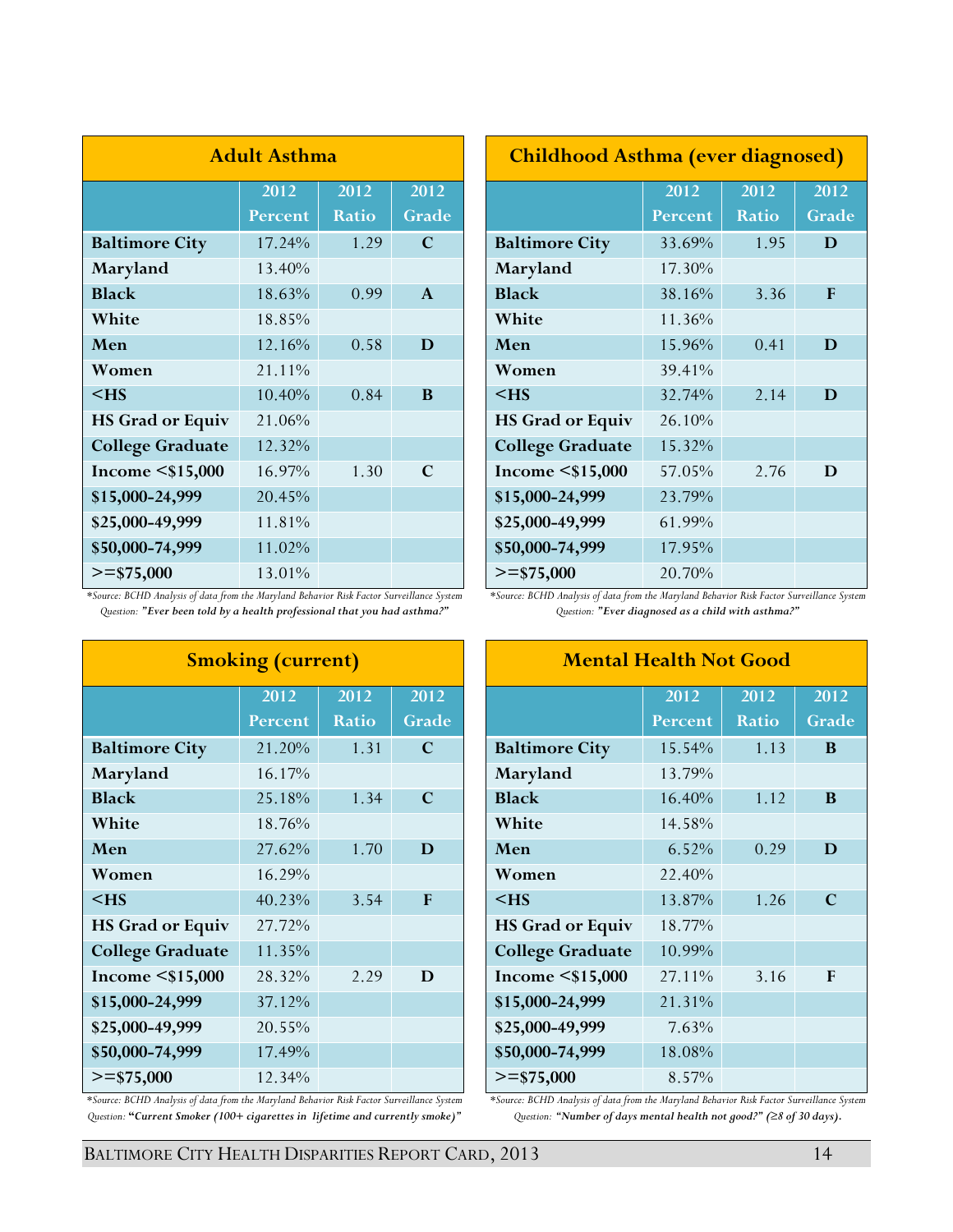# **Healthy Homes and Communities**

| <b>Physical Activity (do not meet any</b> |         |              |              |
|-------------------------------------------|---------|--------------|--------------|
| current recommendations.)                 |         |              |              |
|                                           | 2012    | 2012         | 2012         |
|                                           | Percent | <b>Ratio</b> | Grade        |
| <b>Baltimore City</b>                     | 47.07%  | 1.21         | $\mathbf C$  |
| Maryland                                  | 39.02%  |              |              |
| <b>Black</b>                              | 45.27%  | 1.02         | $\mathbf{A}$ |
| White                                     | 44.39%  |              |              |
| Men                                       | 43.76%  | 0.88         | B            |
| Women                                     | 49.50%  |              |              |
| $<$ HS                                    | 52.74%  | 1.18         | B            |
| <b>HS Grad or Equiv</b>                   | 45.77%  |              |              |
| <b>College Graduate</b>                   | 44.87%  |              |              |
| Income $<$ \$15,000                       | 43.42%  | 1.17         | B            |
| \$15,000-24,999                           | 53.51%  |              |              |
| \$25,000-49,999                           | 56.19%  |              |              |
| \$50,000-74,999                           | 44.58%  |              |              |
| $>=$ \$75,000                             | 36.96%  |              |              |

|                                    | *Source: BCHD Analysis of data from the Maryland Behavioral Risk Factor Surveillance |  |
|------------------------------------|--------------------------------------------------------------------------------------|--|
|                                    | System Question: "Meet 150min aerobic or 75min vigorous aerobics and                 |  |
| strengthening guidelines per week" |                                                                                      |  |

| <b>Seatbelt Use (less than always)</b> |          |              |                |
|----------------------------------------|----------|--------------|----------------|
|                                        | 2012     | 2012         | 2012           |
|                                        | Percent  | <b>Ratio</b> | Grade          |
| <b>Baltimore City</b>                  | 11.87%   | 1.26         | $\overline{C}$ |
| Maryland                               | $9.44\%$ |              |                |
| <b>Black</b>                           | 11.41%   | 1.18         | B              |
| White                                  | 9.65%    |              |                |
| Men                                    | 11.50%   | 0.95         | B              |
| Women                                  | 12.15%   |              |                |
| $<$ HS                                 | 8.65%    | 0.77         | C              |
| <b>HS Grad or Equiv</b>                | 18.82%   |              |                |
| <b>College Graduate</b>                | 11.21%   |              |                |
| Income $<$ \$15,000                    | 11.56%   | 0.81         | B              |
| \$15,000-24,999                        | 11.09%   |              |                |
| \$25,000-49,999                        | 12.45%   |              |                |
| \$50,000-74,999                        | 7.33%    |              |                |
| $>=$ \$75,000                          | 14.32%   |              |                |

*\*Source: BCHD Analysis of data from the Maryland Behavioral Risk Factor Surveillance System; BRFSS Question: "How often do you wear a seatbelt while in a car"*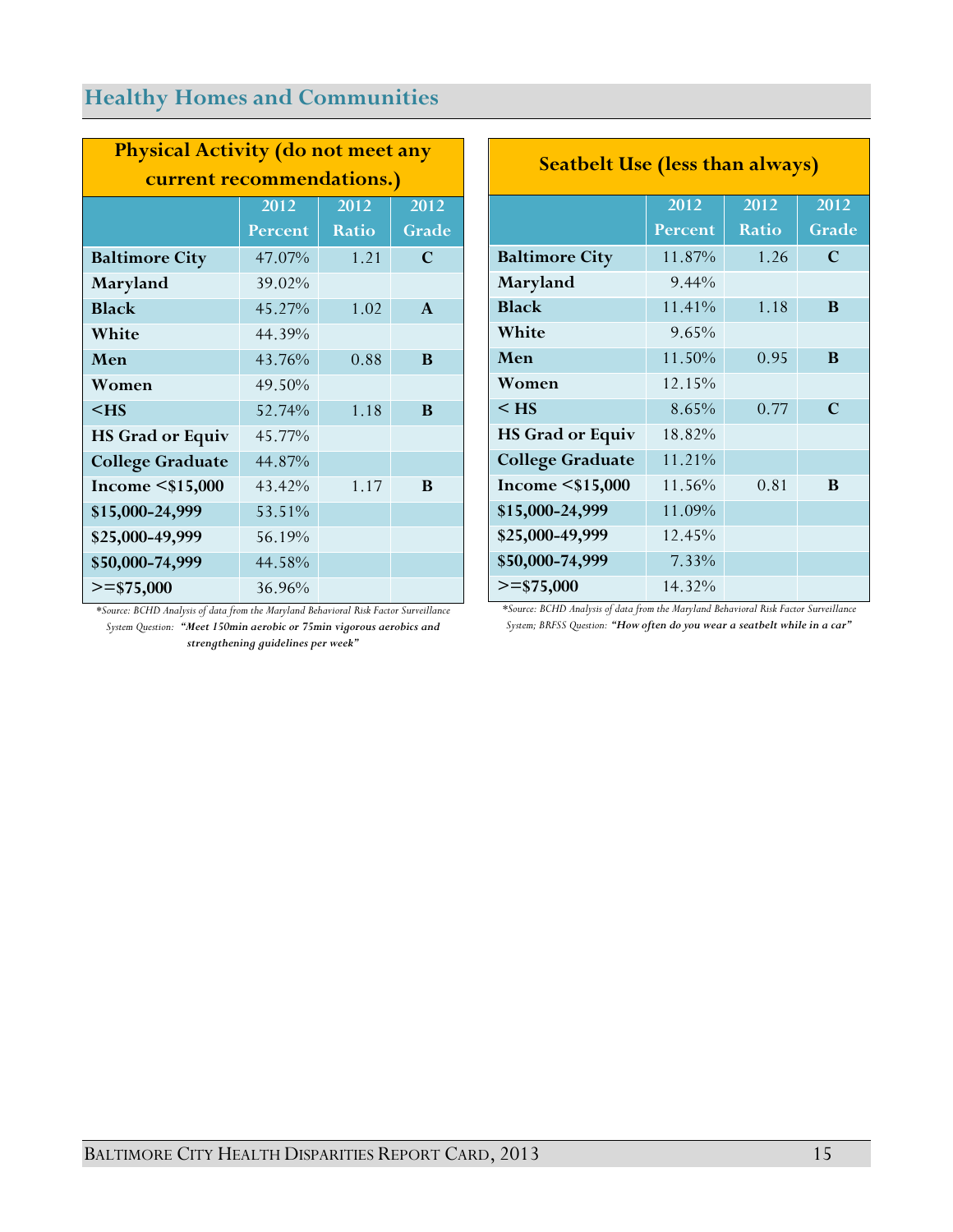## **Health Care Access**

| No health insurance     |         |              |              |
|-------------------------|---------|--------------|--------------|
|                         | 2012    | 2012         | 2012         |
|                         | Percent | <b>Ratio</b> | Grade        |
| <b>Baltimore City</b>   | 16.57%  | 1.26         | C            |
| Maryland                | 13.17%  |              |              |
| <b>Black</b>            | 14.53%  | 0.98         | $\mathbf{A}$ |
| White                   | 14.81%  |              |              |
| Men                     | 22.97%  | 1.97         | D            |
| Women                   | 11.65%  |              |              |
| $<$ HS                  | 30.83%  | 5.85         | F            |
| <b>HS Grad/Equiv</b>    | 20.88%  |              |              |
| <b>College Graduate</b> | 5.27%   |              |              |
| Income $\leq$ \$15,000  | 22.25%  | 35.77        | F            |
| \$15,000-24,999         | 29.48%  |              |              |
| \$25,000-49,999         | 19.78%  |              |              |
| \$50,000-74,999         | 4.56%   |              |              |
| $>=$ \$75,000           | 0.62%   |              |              |

*\*Source: BCHD Analysis of data from the Maryland Behavioral Risk Factor Surveillance System Question: "Have any kind of health insurance coverage?"*

| <b>Unmet Healthcare Needs (12 mo)</b> |         |              |       |
|---------------------------------------|---------|--------------|-------|
|                                       | 2012    | 2012         | 2012  |
|                                       | Percent | <b>Ratio</b> | Grade |
| <b>Baltimore City</b>                 | 17.66%  | 1.51         | D     |
| Maryland                              | 11.67%  |              |       |
| <b>Black</b>                          | 16.51%  | 1.11         | B     |
| White                                 | 14.89%  |              |       |
| Men                                   | 21.15%  | 1.41         | C     |
| Women                                 | 14.98%  |              |       |
| $<$ HS                                | 40.36%  | 6.86         | F     |
| <b>HS Grad/Equiv</b>                  | N/A     |              |       |
| <b>College Graduate</b>               | 5.89%   |              |       |
| Income $<$ \$15,000                   | 20.48%  | 25.33        | F     |
| \$15,000-24,999                       | 36.92%  |              |       |
| \$25,000-49,999                       | 19.53%  |              |       |
| \$50,000-74,999                       | 4.84%   |              |       |
| $>=$ \$75,000                         | 0.81%   |              |       |

*\*Source: BCHD Analysis of data from the Maryland Behavioral Risk Factor Surveillance System Question: "Was there a time in the past 12 months when you could not afford to see a doctor?"*

## **2 or More Years Since Last Dental Visit**

|                         | 2012    | 2012         | 2012        |
|-------------------------|---------|--------------|-------------|
|                         | Percent | <b>Ratio</b> | Grade       |
| <b>Baltimore City</b>   | 18.02%  | 1.22         | $\mathbf C$ |
| Maryland                | 14.80%  |              |             |
| <b>Black</b>            | 16.85%  | 1.05         | B           |
| White                   | 16.05%  |              |             |
| Men                     | 21.56%  | 1.41         | $\mathbf C$ |
| Women                   | 15.31%  |              |             |
| $<$ HS                  | 32.49%  | 3.89         | F           |
| HS Grad/Equiv           | 16.03%  |              |             |
| <b>College Graduate</b> | 8.34%   |              |             |
| Income $<$ \$15,000     | 32.91%  | 5.49         | F           |
| \$15,000-24,999         | 49.51%  |              |             |
| \$25,000-49,999         | 14.50%  |              |             |
| \$50,000-74,999         | 7.48%   |              |             |
| $>=$ \$75,000           | 5.99%   |              |             |

<span id="page-15-0"></span>*\*Source: BCHD Analysis of data from the Maryland Behavioral Risk Factor Surveillance System Question: "How long since you last visited a dentist for any reason?"*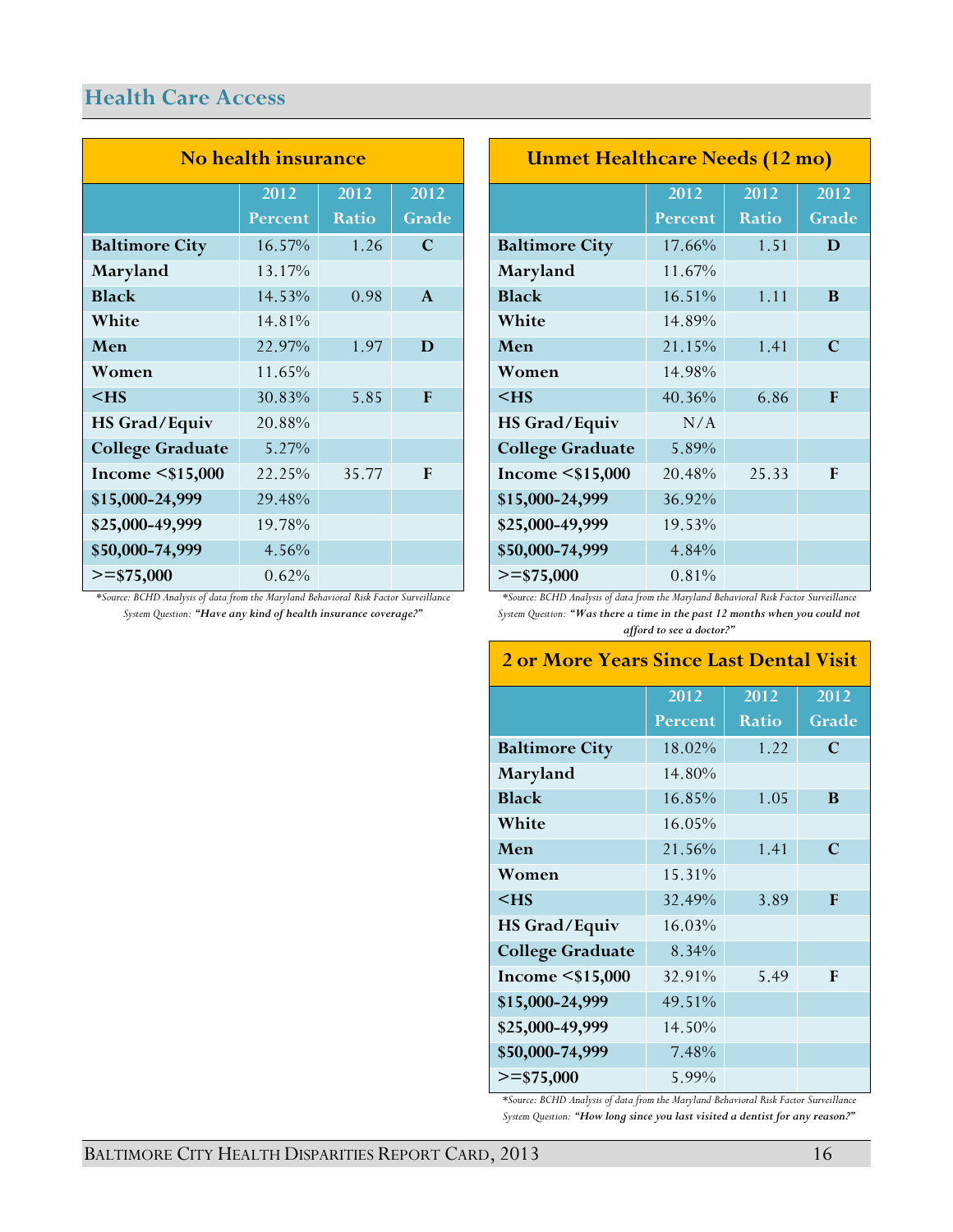## **Role of Income in Health Disparities**

Underlying factors, the social determinants of health, impact the conditions in which residents live, learn, work, and play. Important facets of this include access to healthy food, appropriate housing, quality schools, and safe places to be active. Therefore it is not surprising that income plays a significant role in the health outcomes of Baltimore City residents.

More than one third of Baltimore households earn less than  $$25,000^2$;$  these households are more likely to have unmet healthcare needs and to be uninsured. These are also areas of enormous health disparities; according to the BRFSS survey, comparing the lowest income earners (less than \$15,000) to the highest income earners (greater than \$75,000) results in disparity ratios of 35.77 to 1 for no health insurance coverage, 25.33 to 1 for unmet healthcare needs, and 6.8 to 1 for 'poor' or 'fair' health status.

The Affordable Care Act (ACA) has extended both Medicaid benefits and private insurance subsidies to those with the lowest incomes. Prior to this, many low-wage jobs did not offer employee-sponsored health insurance, and individual policies were often too expensive for individuals. Recent experience with a large group of previously uninsured individuals gaining health insurance coverage indicate that the most notable proximate effects of gaining insurance are financial stability and some modest improvement in mental health outcomes.<sup>3</sup> Given the complexity that social determinants of health contribute to health outcomes, it may take years to realize statistically measurable statistically significant health improvements at the population level.

Overall, it has been well documented that level of income directly affects overall health and mortality. Within this report, disparities among the lowest income earners (household median income <\$15,000 per year) and the highest income earners (household median income ≥\$75,000 per year) are persistent in childhood asthma (ratio 2.76:1), mental health (ratio 3.16:1), diabetes (ratio 6.8:1), and smoking (ratio 2.29:1).

If we were to consider how many premature deaths (deaths before age 75 years of age) could be avoided if all Baltimore residents had equal opportunity to good health by using income as a sole determinant of mortality, 50.1% of deaths citywide could potentially be averted. This is determined by applying the premature mortality rate of the Community Statistical Areas (CSAs) with a 2012 median household income of >=\$75,000 (6 total) to the remaining 49 CSAs. The map below shows the percent of deaths that could be averted in each CSA if its death rate also equaled that of the 6 highest-income CSAs. In 26 of the 49 CSAs (53%) with median household incomes  $\leq$  \$75,000 per year,  $\geq$ 50% of deaths could be avertable.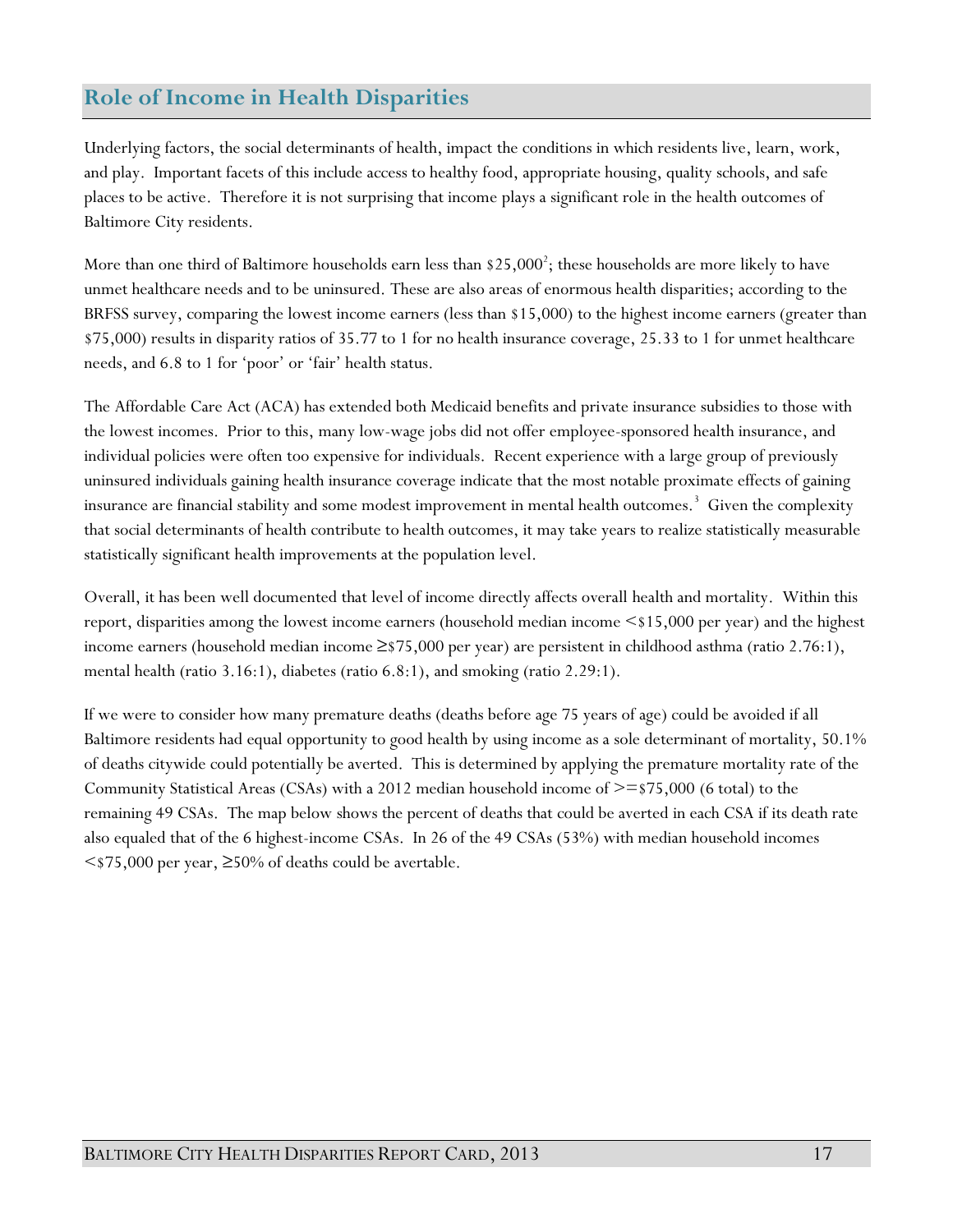

Percent of Premature Deaths (<75 Years Old) that Could Be Avertable if all Community Statistical Areas had the Same Mortality Rate as the 6 CSAs with a Median Household Income of >\$75,000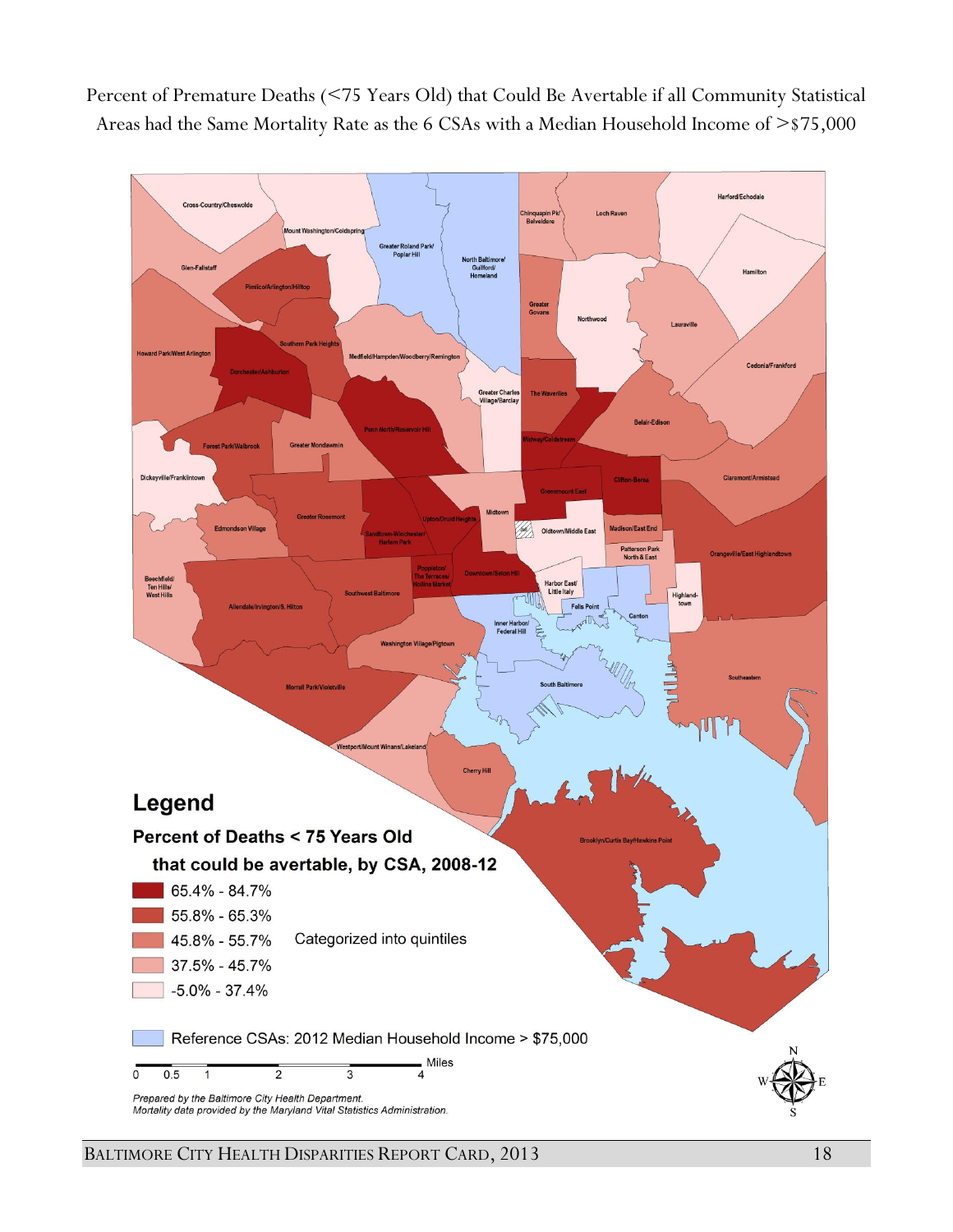#### <span id="page-18-0"></span>**Latino Health**

While the Hispanic/Latino community remains a relatively small proportion of the overall population of Baltimore City, the rate of population growth is unmatched by any other group. In 2000, the US Census recorded 11,061 Latino individuals residing in Baltimore; by 2012, that number more than doubled to 27,571. Meanwhile, the total population of Baltimore City declined slightly from  $651,154$  to  $621,342$  over the same period of time.<sup>2</sup>

Latinos now comprise 4.4% of the city's population, and we can expect that number to increase in the coming years. 2 The Latino Health Report published by the Baltimore City Health Department in 2011 highlighted many of unique positive health features of this population, among which were lower median age, lower mortality rates, and lower rates of smoking. Unfortunately, it also noted the increased risk of being uninsured, and higher rates of binge alcohol consumption, unintentional injury and accidental death. $^{\text{+}}$ 

Due to the relatively low total population, many of the tools employed for data collection, such as the Maryland Behavioral Risk Factor Surveillance System, have not captured Latino individuals in large enough numbers for data to be relied upon to represent the entire community or to be compared with other racial/ethnic sub-groups. In 2012 in Baltimore City, Latinos remain a younger population than their ethnic counterparts: median age is 28.5 years for Latinos, 36.4 for Non-Hispanic Whites, and 34.5 for Blacks. $^2$  Additionally, Latinos experienced a significantly lower mortality rate in 2012 at 224.9 per 100,000, compared to 1,056.6 and 1,138.1 in the non-Hispanic white and black populations, respectively.<sup>5</sup> Discordantly, Latinos in Baltimore City have a considerably higher risk of being uninsured, with 35.9% reporting no health insurance coverage in 2012 compared to 3.8% for Whites and 27.9% for Blacks.<sup>2</sup> Furthermore, despite the low overall mortality rate, unintentional injury and chronic liver disease/cirrhosis are tied as the fourth leading cause of death amongst Latinos. These causes of death are considerably less common in the White and Black populations.<sup>5</sup>

When analyzing mortality data, it is important to note that the total number of deaths recorded within the Latino community in Baltimore City in 2012 was only 62.<sup>5</sup> Of the 62 Latino deaths in Baltimore City, cardiovascular



disease and cancer were among the most prevalent causes of death.

Considering the trends we continue to see within the Latino community, it is apparent that disparities already exist. Therefore, despite data limitations, these statistics highlight key areas that should continue to be tracked so that interventions can appropriately address the most salient health issues for the Latino population in Baltimore City.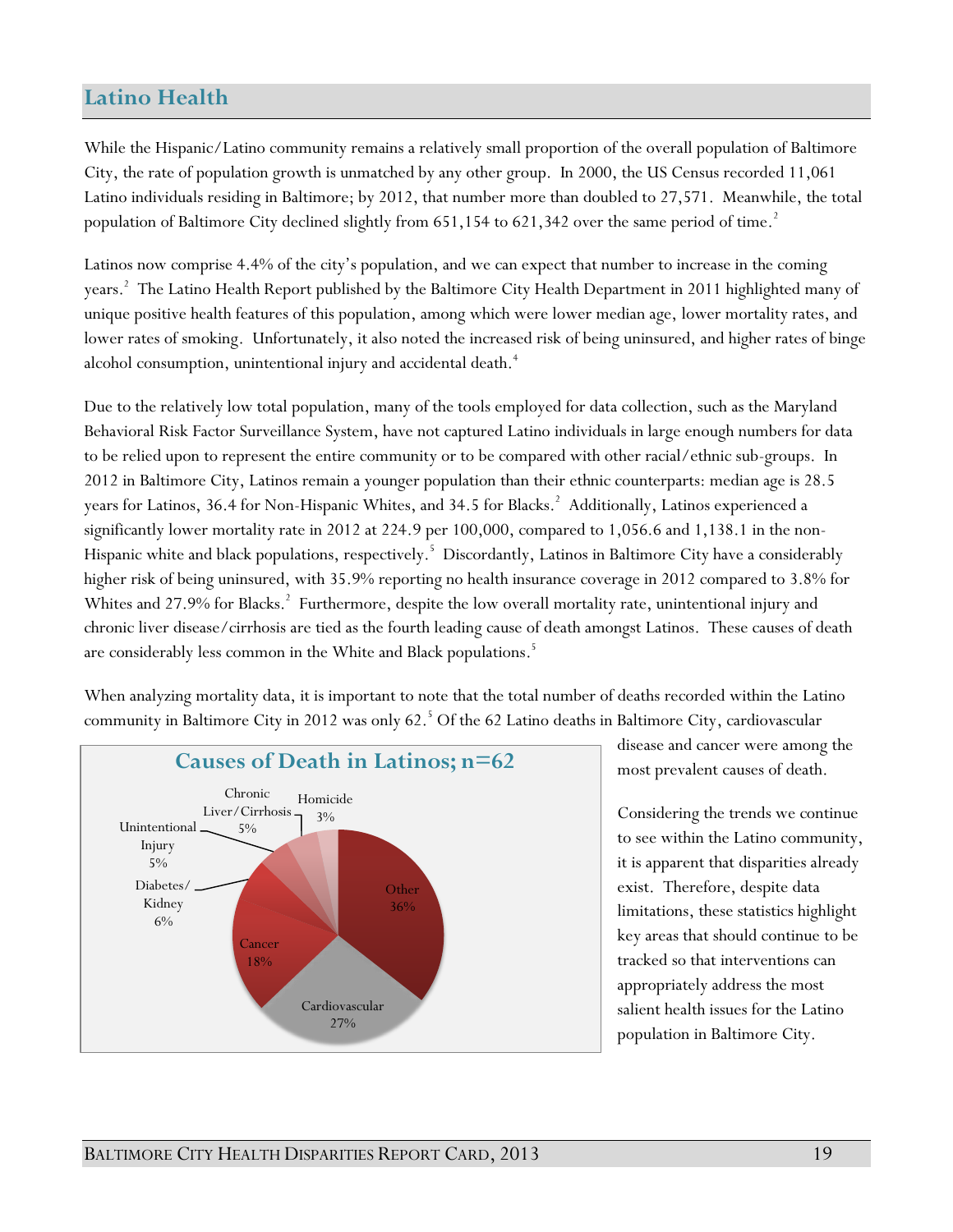## <span id="page-19-0"></span>**Summary and Conclusions**

| <b>Cumulative Report Card</b>          |                                   |                 |  |
|----------------------------------------|-----------------------------------|-----------------|--|
| <b>Mortality</b>                       | <b>Median</b><br><b>Disparity</b> | Median<br>Grade |  |
| All-Cause                              | 1.13                              | $\, {\bf B}$    |  |
| Cardiovascular                         | 1.11                              | B               |  |
| All-Cancer                             | 1.44                              | $\mathcal{C}$   |  |
| Lung Cancer                            | 1.05                              | A               |  |
| <b>Breast Cancer</b>                   | 1.12                              | B               |  |
| Colon Cancer                           | 1.30                              | $\mathcal{C}$   |  |
| Prostate Cancer                        | 2.21                              | D               |  |
| Stroke                                 | 1.14                              | B               |  |
| <b>Diabetes</b>                        | 1.45                              | $\mathcal{C}$   |  |
| <b>HIV/AIDS</b>                        | 4.87                              | $\overline{F}$  |  |
| Homicide                               | 8.71                              | $\mathsf{F}$    |  |
| <b>Infant Mortality</b>                | 2.59                              | D               |  |
| <b>Individual Health Status</b>        |                                   |                 |  |
| Fair/Poor Health                       | 1.81                              | $\mathbf D$     |  |
| Obesity                                | 1.50                              | $\mathcal{C}$   |  |
| <b>Diabetes</b>                        | 2.50                              | D               |  |
| <b>High Blood Pressure</b>             | 1.24                              | $\mathcal{C}$   |  |
| Adult Asthma                           | 0.99                              | $\mathbf{A}$    |  |
| Childhood Asthma                       | 2.14                              | D               |  |
| Smoking status                         | 1.70                              | D               |  |
| Mental Health                          | 1.13                              | $\, {\bf B}$    |  |
| <b>Healthy Homes and Communities</b>   |                                   |                 |  |
| Physical Activity                      | 1.09                              | $\, {\bf B}$    |  |
| Seatbelt Use                           | 0.95                              | B               |  |
| <b>Healthcare</b>                      |                                   |                 |  |
| Uninsured                              | 1.97                              | D               |  |
| <b>Unmet Healthcare needs</b>          | 1.51                              | D               |  |
| $\geq$ 2 years since last dental visit | 1.41                              | $\mathcal{C}$   |  |

Despite improvements in many key areas, significant health disparities persist in Baltimore City. The distribution of disparities based on race, gender, education, and income highlights opportunities for more targeted efforts that can assist in accelerating better health outcomes for all Baltimore residents and attaining health equity. A glaring area of focus is the

difference between residents of distinct education levels and income brackets. Lower education and income levels resulted in significant disparities, receiving F's in the majority of Mortality markers examined.

Additionally, gender and race present opportunities to address disparities in mortality by homicide and from HIV/AIDS, with males faring worse than females. Females had higher rates of adult and childhood asthma, obesity, diabetes, and reported mental health outcomes. With regard to race, Blacks had poorer outcomes in specific areas, including mortality from colon cancer, prostate cancer, HIV/AIDS, and homicide. Substantial disparities were also seen in the prevalence of diabetes and obesity, with Blacks disproportionately affected. White

counterparts experienced higher rates of mortality from lung cancer, despite a smaller prevalence of tobacco use between the two races.